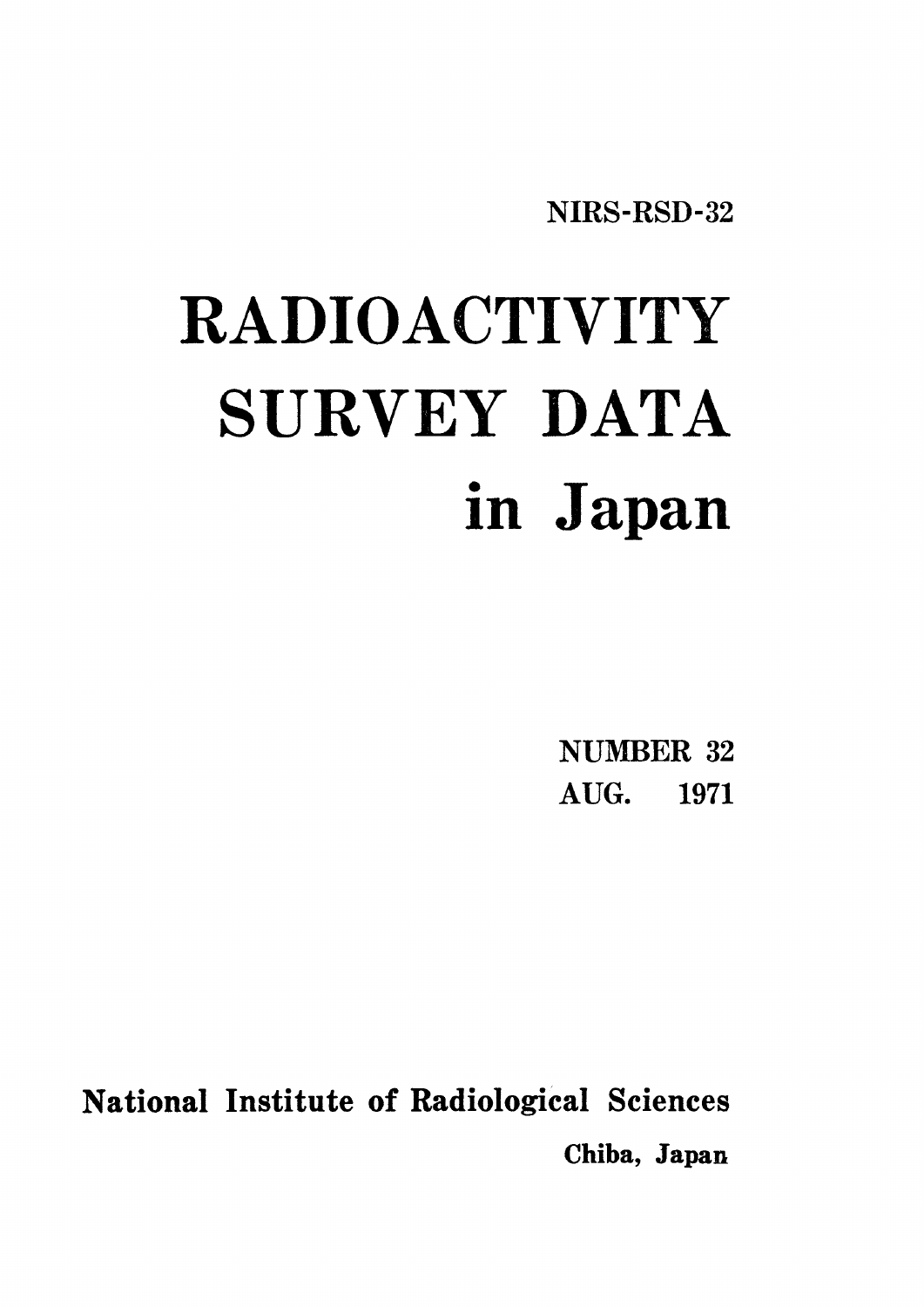## Radioactivity Survey D in Japan

Number 32

Aug・1971

#### **Contents**

#### Meteorological Data

| Strontium-90 and Cesium-137 in Air-borne Dust                 |                |
|---------------------------------------------------------------|----------------|
| <b>Geographical Data</b>                                      |                |
| Strontium-90 and Cesium-137 in Soil                           | $\overline{q}$ |
| Strontium-90 and Cesium-137 in River Sediments                |                |
| Water Data                                                    |                |
| Strontium-90 and Cesium-137 in Source Water and Treated Water |                |
| Dietaly Data                                                  |                |
| Strontium-90 and Cesium-137 in Total Diet                     |                |
| Strontium-90 and Cesium-137 in Standard Diet                  |                |

National Institute of Radiological Sciences, Chiba Japan Science and Technology Agency, Japan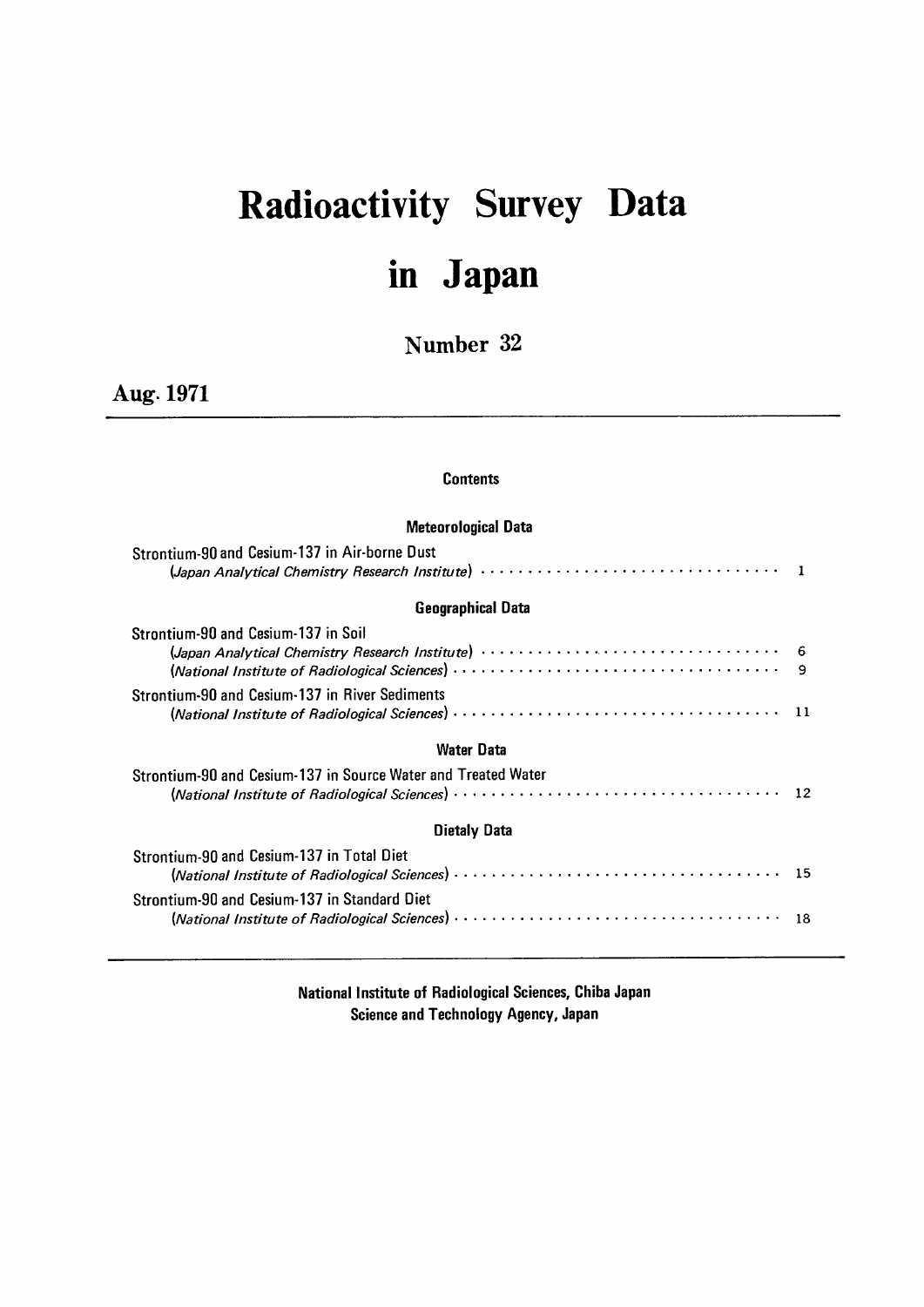## Meteorological Data

#### Strontium-90 and Cesium-137 in Air-borne Dust

#### (Japan Analytical Chemistry Research Institute)

Since April 1969, Japan Analytical Chemistry Research Institute Started the analyses of strontium-90, cesium-137 and cerium-144 content in air-borne dust.

Samples are collected by 10 prefectural public

health laboratories, using a Cottrell type dust collector (1,200 liters per hour).

Figure 1 shows the sampling locations. Results obtained during the period from April 1970 to March 1971, are shown in Table 1.

#### Table 1. <sup>90</sup> Sr and <sup>137</sup> Cs in Air-Borne Dust  $-$  Apr. 1970 to Mar. 1971  $$ by T. Asari, M. Chiba and M. Kuroda (Japan Analytical Chemistry Research Institute)

(Continued from Table 1, Issue No. 27 of this Publication)

| Location            | Duration<br>(days) | Air Inhaled<br>(m <sup>2</sup> ) | Efficiency<br>Cottrell(%) | $90$ Sr<br>$(10^{-3} \,\mathrm{pCi/m^3})$ | 137Cs<br>$(10^{-3} \,\text{pCi/m}^3)$ |
|---------------------|--------------------|----------------------------------|---------------------------|-------------------------------------------|---------------------------------------|
| Apr. 1970           |                    |                                  |                           |                                           |                                       |
| Namie FUKUSHIMA     | $\overline{2}$     | 3684                             | 79                        | 1.6                                       | 2.4                                   |
| Niigata NIIGATA     | 15                 | 1478                             | 96                        | 0.9                                       | 1.4                                   |
| Mito IBARAKI        | 22                 | 20610                            | 70                        | 0.7                                       | 0.7                                   |
| Shizuoka SHIZUOKA   | 29                 | 3240                             | 90                        | 6.9                                       | 13.5                                  |
| Nagoya AICHI        | 4                  | 1260                             | 95                        | 3.2                                       | 4.5                                   |
| Fukui FUKUI         | 17                 | 4320                             | 96                        | 3.9                                       | 5.4                                   |
| Osaka OSAKA         | 22                 | 7586                             | 90                        | 3.3                                       | 4.8                                   |
| Tottori TOTTORI     | 21                 | 561                              | 90                        | 7.8                                       | 8.3                                   |
| Hiroshima HIROSHIMA | 16                 | 7750                             | 80                        | 0.4                                       | 1.5                                   |
| Nagasaki NAGASAKI   | 22                 | 1800                             | 90                        | 3.9                                       | 8.1                                   |
| May 1970            |                    |                                  |                           |                                           |                                       |
| Namie FUKUSHIMA     | 9                  | 978                              | 97                        | 6.1                                       | 8.2                                   |
| Niigata NIIGATA     | 20                 | 2555                             | 96                        | 1.7                                       | 3.0                                   |
| Mito IBARAKI        | 23                 | 25920                            | 70                        | 1.6                                       | 3.0                                   |
| Shizuoka SHIZUOKA   | 23                 | 3240                             | 90                        | 27                                        | 5.3                                   |
| Nagoya AICHI        | 7                  | 1260                             | 95                        | 5.9                                       | 8.2                                   |
| Fukui FUKUI         | 26                 | 8640                             | 96                        | 3.8                                       | 5.1                                   |
| Osaka OSAKA         | 15                 | 5360                             | 90                        | 4.1                                       | 7.0                                   |
| Tottori TOTTORI     | 22                 | 553                              | 90                        | 6.0                                       | 7.2                                   |
| Hiroshima HIROSHIMA | 18                 | 7300                             | 80                        | 0.9                                       | 3.8                                   |
| Naqasaki NAGASAKI   | 16                 | 1500                             | 90                        | 4.6                                       | 11.5                                  |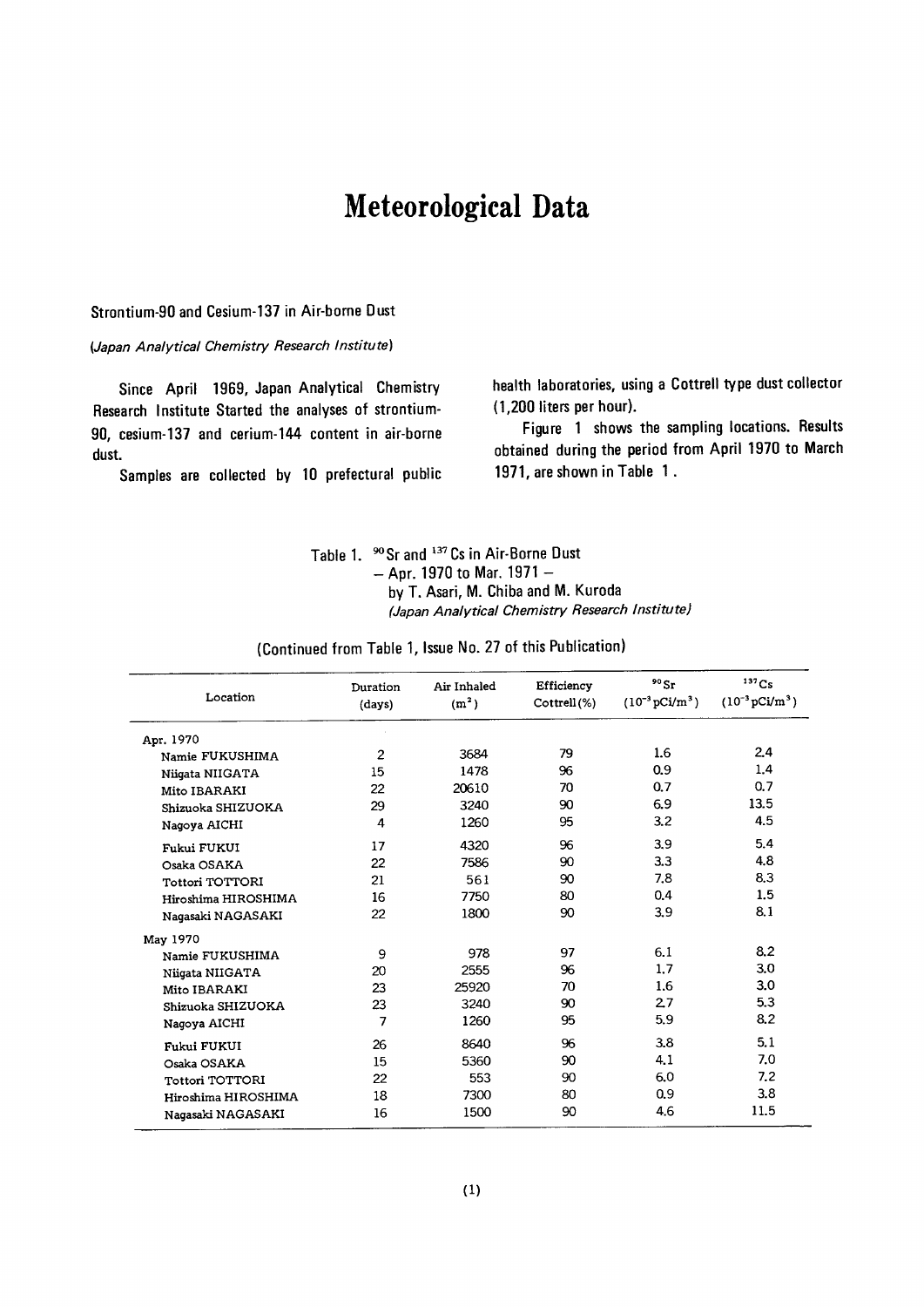| Location            | Duration<br>(days) | Air Inhaled<br>(m <sup>2</sup> ) | Efficiency<br>Cottrell (%) | $\rm ^{90}Sr$<br>$(10^{-3} \text{pCi/m}^3)$ | 137Cs<br>$(10^{-3} \,\mathrm{pCi/m^3})$ |
|---------------------|--------------------|----------------------------------|----------------------------|---------------------------------------------|-----------------------------------------|
| June 1970           |                    |                                  |                            |                                             |                                         |
| Namie FUKUSHIMA     | 14                 | 1037                             | 97                         | $\lambda$<br>3.8                            |                                         |
| Niigata NIIGATA     | 29                 | 5009                             | 96                         | 1.6                                         | 7.2                                     |
| Mito IBARAKI        | 29                 | 34560                            | 70                         | $1.5\,$                                     | 3.0                                     |
| Shizuoka SHIZUOKA   | 14                 | 3240                             | 90                         |                                             | 1.8                                     |
| Nagoya AICHI        | 7                  | 1152                             | 95                         | 3.4                                         | 10.1                                    |
|                     |                    |                                  |                            | 26                                          | 4.4                                     |
| Fukui FUKUI         | 27                 | 3600                             | 96                         | 6.6                                         | 9.2                                     |
| Osaka OSAKA         | 23                 | 2174                             | 90                         | 1.9                                         | 2.6                                     |
| Tottori TOTTORI     | 25                 | 1059                             | 90                         | 5.1                                         | 8.9                                     |
| Hiroshima HIROSHIMA | 24                 | 7000                             | 80                         | 22                                          | 4.6                                     |
| Nagasaki NAGASAKI   | 15                 | 1500                             | 90                         | 4.9                                         | 10.2                                    |
| <b>July 1970</b>    |                    |                                  |                            |                                             |                                         |
| Namie FUKUSHIMA     | 14                 | 1135                             | 97                         | 3.9                                         | 6.8                                     |
| Niigata NIIGATA     | 15                 | 3005                             | 96                         | 0.9                                         | 1.7                                     |
| Mito IBARAKI        | 29                 | 38880                            | 70                         | 0.6                                         | 1.1                                     |
| Shizuoka SHIZUOKA   | 2                  | 2160                             | 90                         | 1.0                                         | 9.7                                     |
| Nagoya AICHI        | $\overline{7}$     | 1440                             | 95                         | 2 <sub>3</sub>                              | 3.8                                     |
| Fukui FUKUI         | 20                 | 2880                             | 96                         | 1.2                                         |                                         |
| Osaka OSAKA         | 25                 | 2592                             | 90                         |                                             | 1.8                                     |
| $\bar{\epsilon}$    | 19                 | 2751                             | 90                         | 24                                          | 2.8                                     |
| Tottori TOTTORI     | 26                 | 1041                             | 90                         | 1.7                                         | 3.2                                     |
| Hiroshima HIROSHIMA | 27                 | 6649                             | 80                         | 2.9                                         | 4.8                                     |
| Nagasaki NAGASAKI   |                    |                                  |                            | 0.9                                         | 2,4                                     |
|                     | 15                 | 2000                             | 90                         | 1.2                                         | 1.5                                     |
| Aug. 1970           |                    |                                  |                            |                                             |                                         |
| Namie FUKUSHIMA     | 9                  | 729                              | 97                         | 4.4                                         | 7.6                                     |
| Niigata NIIGATA     | 26                 | 5109                             | 96                         | 0,4                                         | 1,1                                     |
| Mito IBARAKI        | 29                 | 38880                            | 70                         | 0.8                                         | 1.3                                     |
| Nagoya AICHI        | 4                  | 1530                             | 95                         | 1.3                                         | 2.0                                     |
| Fukui FUKUI         | 22                 | 2880                             | 96                         | 1,4                                         | 27                                      |
| Tottori TOTTORI     | 24                 | 1021                             | 90                         | 1.8                                         | 5.2                                     |
| Hiroshima HIROSHIMA | 23                 | 6800                             | 80                         | 0.9                                         | 20                                      |
| Nagasaki NAGASAKI   | 21                 | 2000                             | 90                         | 1.0                                         | 2.4                                     |
| Sept. 1970          |                    |                                  |                            |                                             |                                         |
| Namie FUKUSHIMA     | 18                 | 1179                             | 97                         | 2.5                                         | 3.9                                     |
| Niigata NIIGATA     | 7                  | 2004                             | 96                         | 0.5                                         | 1.2                                     |
| Mito IBARAKI        | 26                 | 30024                            | 70                         | 0.6                                         | 1.0                                     |
| Nagoya AICHI        | 8                  | 1440                             | 95                         | 1.2                                         | 3,4                                     |
| Fukui FUKUI         | 21                 | 2160                             | 96                         | 0.8                                         | 1.3                                     |
| Osaka OSAKA         | 25                 | 2603                             | 90                         | 1.6                                         | 3.0                                     |
| Tottori TOTTORI     | 27                 | 878                              | 90                         | 2.2                                         | 3.6                                     |
| Hiroshima HIROSHIMA | 25                 | 6900                             | 80                         | 1,1                                         | 23                                      |
| Nagasaki NAGASAKI   | 18                 | 2000                             | 90                         | 2,0                                         | 2.6                                     |
| Oct. 1970           |                    |                                  |                            |                                             |                                         |
| Namie FUKUSHIMA     | 18                 | 1047                             | 97                         |                                             |                                         |
| Niigata NIIGATA     | 22                 | 5093                             | 96                         | 2,5                                         | 3.4                                     |
| Mito IBARAKI        | 30                 | 77130                            | 70                         | LTD                                         | LTD                                     |
| Shizuoka SHIZUOKA   | 8                  | 3240                             |                            | 0.2                                         | 0.3                                     |
| $\bar{\epsilon}$    | 3                  |                                  | 90                         | 3.1                                         | 4.4                                     |
|                     |                    | 3240                             | 90                         | 1.4                                         | 3.7                                     |
| Nagoya AICHI        | 14                 | 3690                             | 95                         | 1.1                                         | 1.8                                     |
| Fukui FUKUI         | 22                 | 11016                            | 96                         | 0.8                                         | 1.5                                     |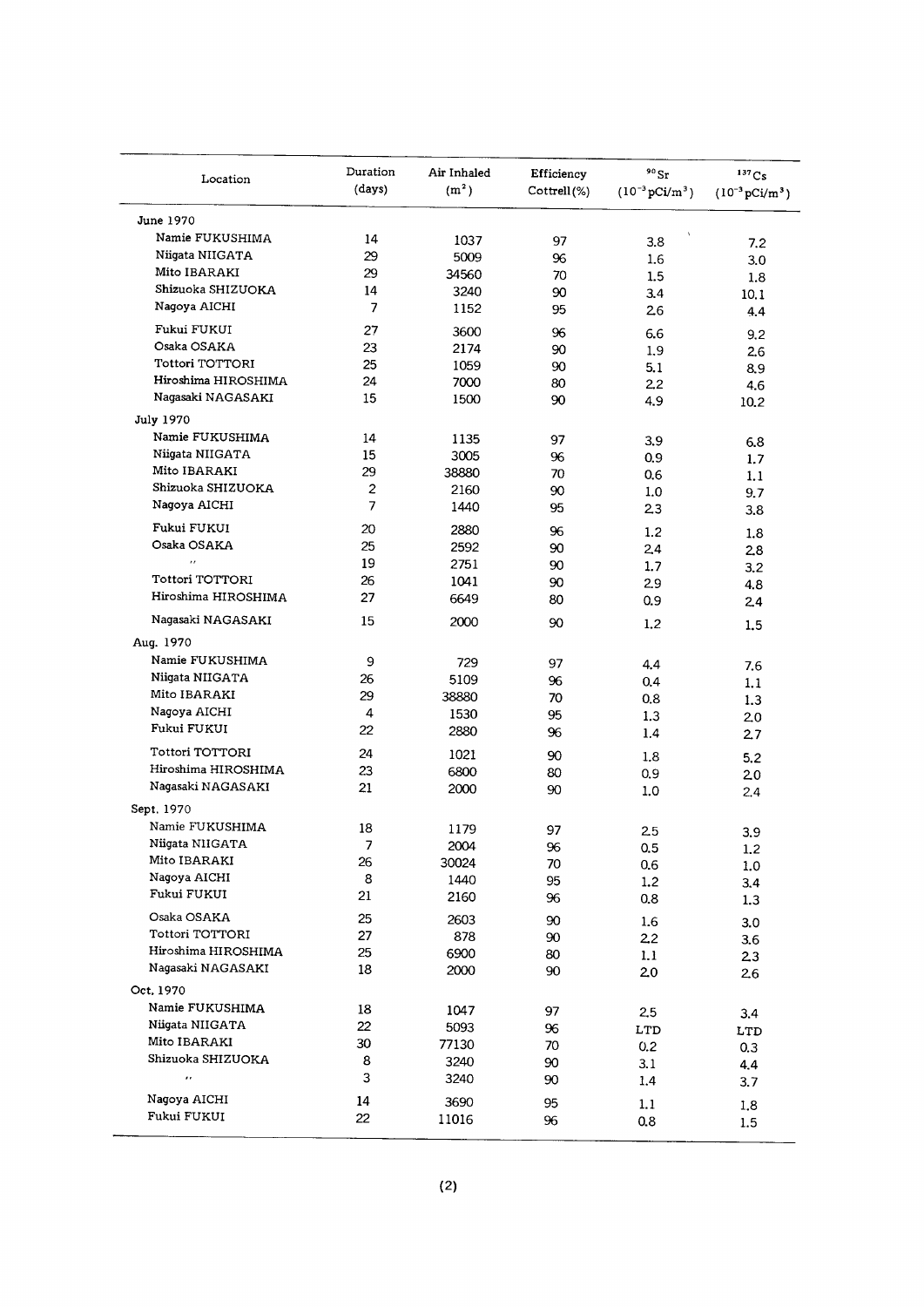| Location            | Duration | Air Inhaled       | Efficiency<br>Cottrell(%) | 90Sr<br>$(10^{-3} \,\text{pCi/m}^3)$ | $137$ Cs<br>$(10^{-3} \,\text{pC1/m}^3)$ |
|---------------------|----------|-------------------|---------------------------|--------------------------------------|------------------------------------------|
|                     | (days)   | (m <sup>2</sup> ) |                           |                                      |                                          |
| Osaka OSAKA         | 17       | 3600              | 90                        | 1.4                                  | 2.9                                      |
| Tottori TOTTORI     | 25       | 1092              | 90                        | 3.1                                  | 5.5                                      |
| Hiroshima HIROSHIMA | 28       | 7800              | 80                        | 1.6                                  | 2.2                                      |
| Nagasaki NAGASAKI   | 15       | 1800              | 90                        | 1.9                                  | 3.1                                      |
| Nov. 1970           |          |                   |                           |                                      |                                          |
| Namie FUKUSHIMA     | 9        | 1067              | 97                        | 1.0                                  | 1.6                                      |
| Niigata NIIGATA     | 29       | 5082              | 96                        | 0.4                                  | <b>LTD</b>                               |
| Mito IBARAKI        | 27       | 38880             | 70                        | 0.2                                  | 0.3                                      |
| Shizuoka SHIZUOKA   | 7        | 3240              | 90                        | 22                                   | 3.2                                      |
| $\ddot{}}$          | 8        | 4320              | 90                        | 1.0                                  | 20                                       |
| Nagoya AICHI        | 21       | 1440              | 95                        | 1.0                                  | 1.6                                      |
| Fukui FUKUI         | 29       | 3600              | 96                        | 1.1                                  | 0.9                                      |
| Osaka OSAKA         | 25       | 2880              | 90                        | 1.1                                  | 1.9                                      |
| Tottori TOTTORI     | 20       | 946               | 90                        | 1.2                                  | 1.6                                      |
| Hiroshima HIROSHIMA | 15       | 8600              | 80                        | 1.6                                  | 2.5                                      |
| Nagasaki NAGASAKI   | 22       | 1800              | 90                        | 22                                   | 2.7                                      |
|                     |          |                   |                           |                                      |                                          |
| Dec. 1970           | 9        | 1067              | 97                        | 1.0                                  | 1.4                                      |
| Namie FUKUSHIMA     | 15       | 3067              | 96                        |                                      | 1.2                                      |
| Niigata NIIGATA     |          | 25920             | 70                        | LTD<br>0,1                           | 0.1                                      |
| Mito IBARAKI        | 19<br>9  | 3240              | 90                        | 0.6                                  | 0.9                                      |
| Shizuoka SHIZUOKA   | 14       | 1530              | 95                        | 0.6                                  | 1.0                                      |
| Nagoya AICHI        |          |                   |                           |                                      |                                          |
| <b>Fukui FUKUI</b>  | 15       | 2160              | 96                        | 0.6                                  | 0.9                                      |
| Osaka OSAKA         | 13       | 2880              | 90                        | 1.3                                  | 2.1                                      |
| Tottori TOTTORI     | 19       | 1135              | 90                        | 22                                   | 3.7                                      |
| Hiroshima HIROSHIMA | 22       | 7100              | 80                        | 2.5                                  | 3,7                                      |
| Nagasaki NAGASAKI   | 17       | 1800              | 90                        | 2.6                                  | 4.3                                      |
| Jan. 1971           |          |                   |                           |                                      |                                          |
| Niigata NIIGATA     | 21       | 4007              | 96                        | 0.5                                  | 1.0                                      |
| Mito IBARAKI        | 24       | 32040             | 70                        | 0.1                                  | 0.1                                      |
| Shizuoka SHIZUOKA   | 17       | 3240              | 90                        | 0.8                                  | 3.0                                      |
| Nagoya AICHI        | 5        | 1530              | 95                        | LTD                                  | 1.2                                      |
| Fukui FUKUI         | 14       | 2160              | 96                        | 0.7                                  | 1.0                                      |
| Osaka OSAKA         | 21       | 2592              | 90                        | 0.8                                  | 1.6                                      |
| Tottori TOTTORI     | 23       | 1143              | 90                        | 1.7                                  | 2.8                                      |
| Hiroshima HIROSHIMA | 22       | 6600              | 80                        | 1.4                                  | 29                                       |
| Nagasaki NAGASAKI   | 9        | 1200              | 90                        | 2.1                                  | 3.6                                      |
| Feb. 1971           |          |                   |                           |                                      |                                          |
| Niigata NIIGATA     | 21       | 4007              | 96                        | LTD                                  | 0.4                                      |
| Mito IBARAKI        | 25       | 26460             | 70                        | 0.1                                  | 0.1                                      |
| Shizuoka SHIZUOKA   | 9        | 3240              | 90                        | 2.5                                  | 4.3                                      |
| Nagoya AICHI        | 26       | 1260              | 95                        | 0.9                                  | LTD                                      |
| Fukui FUKUI         | 26       | 1488              | 96                        | 0.8                                  | LTD                                      |
| Osaka OSAKA         | 20       | 2619              | 90                        | 0.9                                  | 1,3                                      |
| Tottori TOTTORI     | 24       | 1119              | 90                        | 2.1                                  | 3.9                                      |
| Hiroshima HIROSHIMA | 25       | 7300              | 80                        | 2.2                                  | 4.2                                      |
| Nagasaki NAGASAKI   | 4        | 1200              | 90                        | 0.8                                  | LTD                                      |
| Mar. 1971           |          |                   |                           |                                      |                                          |
| Niigata NIIGATA     | 30       | 5009              | 96                        | 20                                   | 23                                       |
| Mito IBARAKI        | 29       | 33840             | 70                        | 0.2                                  | 0,3                                      |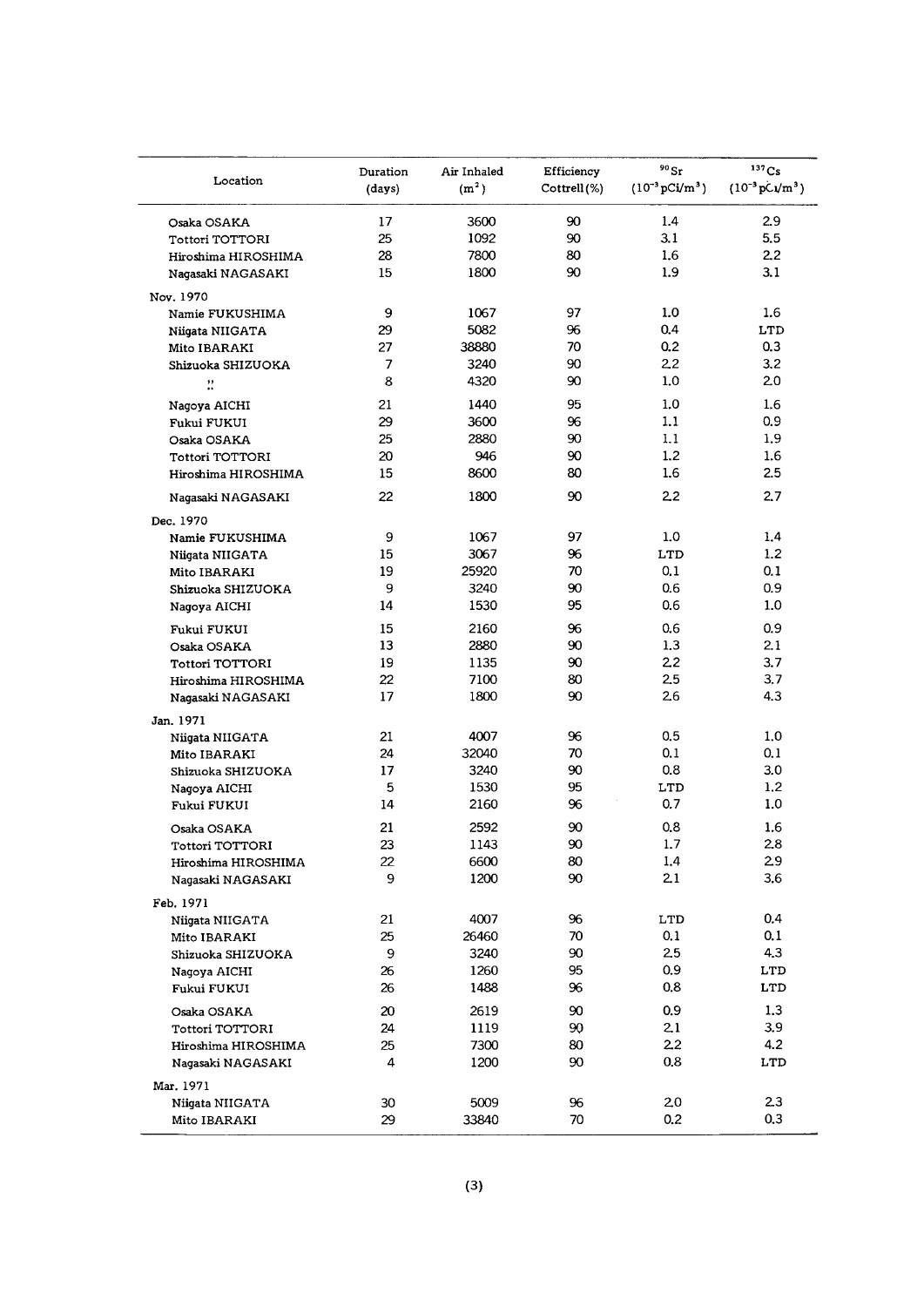| Location            | Duration<br>(days) | Air Inhaled<br>(m <sup>2</sup> ) | Efficiency<br>$\text{Cottrell}(\%)$ | $90$ Sr<br>$(10^{-3} \,\mathrm{pCi/m^3})$ | $137$ Cs<br>$(10^{-3} \,\mathrm{pCi/m^3})$ |
|---------------------|--------------------|----------------------------------|-------------------------------------|-------------------------------------------|--------------------------------------------|
| Shizuoka SHIZUOKA   | 8                  | 3240                             | 90                                  | 3.0                                       | 8.2                                        |
| Nagoya AICHI        | 26                 | 1260                             | 95                                  | 1.3                                       | 21                                         |
| <b>Fukui FUKUI</b>  | 19                 | 1440                             | 96                                  | 1.6                                       | 27                                         |
| Osaka OSAKA         | 20                 | 2592                             | 90                                  | 21                                        | 3.0                                        |
| Tottori TOTTORI     | 22                 | 1148                             | 90                                  | 23                                        | 5.5                                        |
| Hiroshima HIROSHIMA | 27                 | 9700                             | 80                                  | 23                                        | 20                                         |
| Nagasaki NAGASAKI   | 16                 | 1500                             | 90                                  | 0.7                                       | 1.5                                        |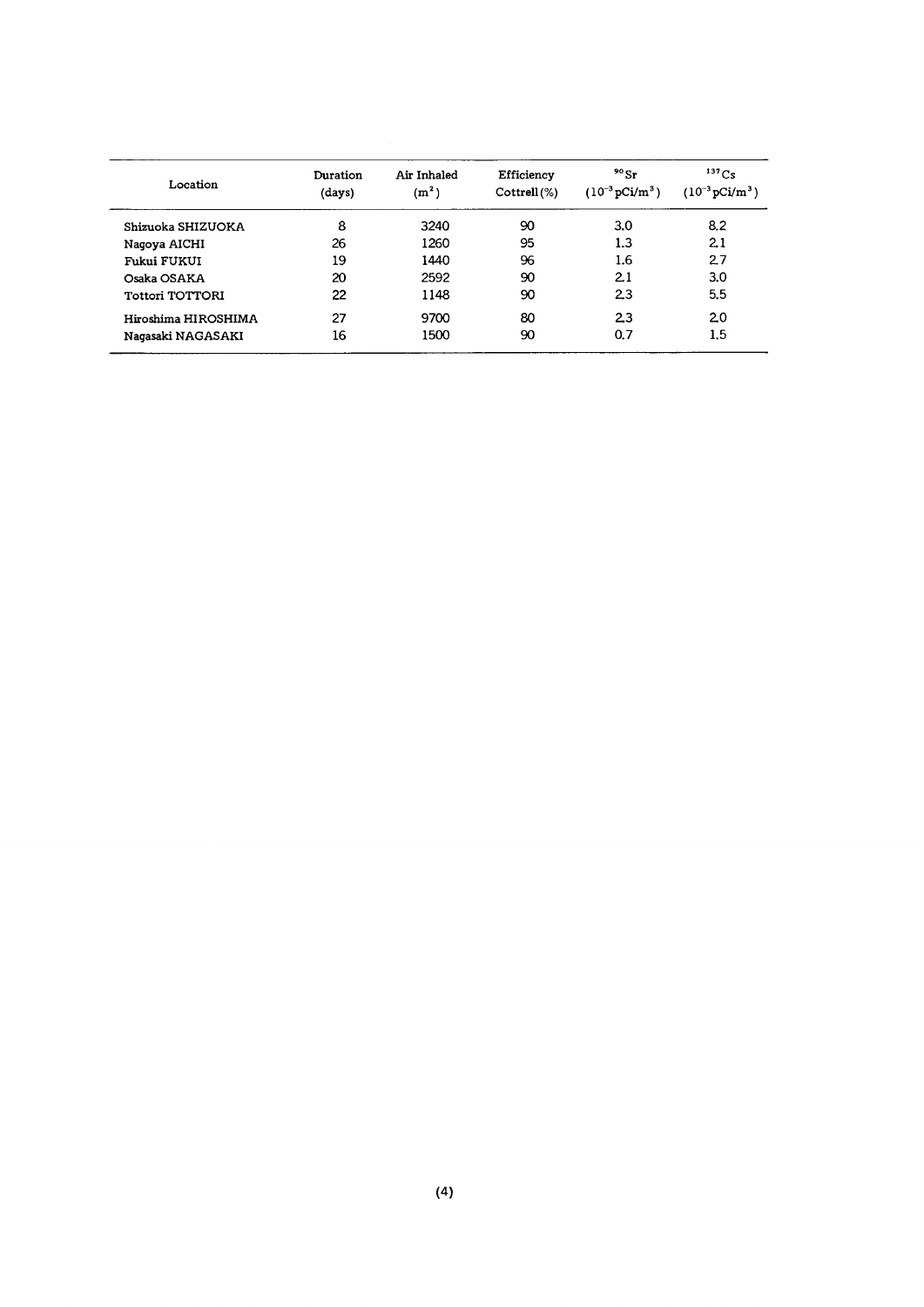Figure 1: Air-Borne Dust Sampling Location

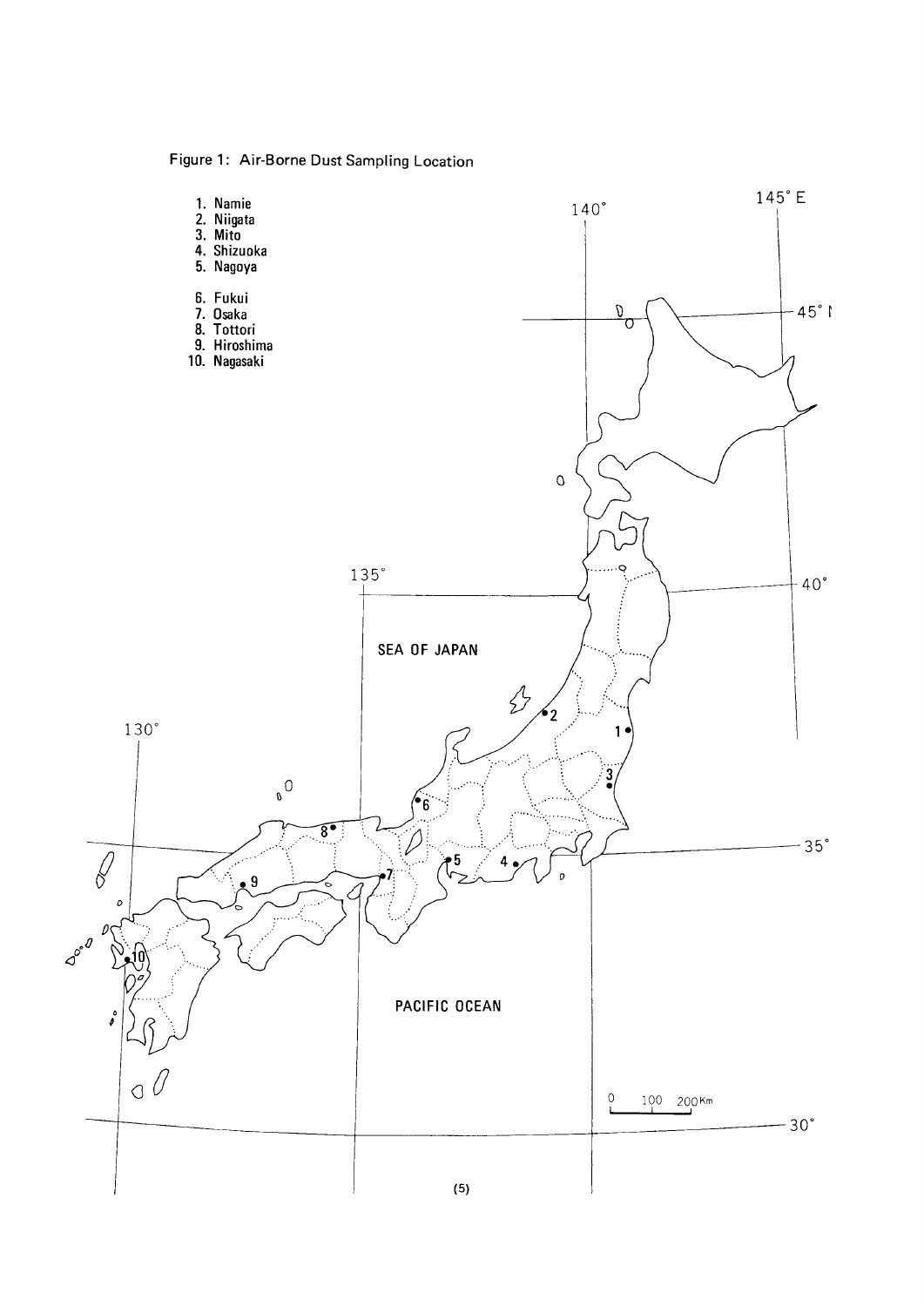## **Geographical Data**

Strontium-90 and Cesium-137 in Soil

(Japan Analytical Chemistry Research Institute)

Japan Analytical Chemistry Research Institute has analyzed surface soil samples collected from 18 prefectures, to determine the total deposits of fallout.

Sampling locations are indicated in Figure 2. Soil samples were collected at depths of  $0$ ~5 and 0~20 cm on grassland or bare surface at each sampling location. The samples were analyzed using the method recommended by Science and Technology Agency.

Results obtained during the period from July to December, 1970 are shown in Table 2.

<sup>90</sup> Sr and <sup>137</sup> Cs in Soil Table 2. -July to November, 1970by T. Asari, M. Chiba and M. Kuroda (Japan Analytical Chemistry Research Institute)

|                          | $^{90}\rm{Sr}$<br>Sampling<br>Dry Soil |          |         |      | $137$ Cs |      |      |                                                                             |          |
|--------------------------|----------------------------------------|----------|---------|------|----------|------|------|-----------------------------------------------------------------------------|----------|
| Location                 | Depth<br>(c <sub>m</sub> )             | $Ca(\%)$ | $K(\%)$ |      |          |      |      | $(pCi/kg)$ (mCi/km <sup>2</sup> ) (mCi/gCa) (pCi/kg) (mCi/km <sup>2</sup> ) | (mCi/qK) |
| <b>July 1970</b>         |                                        |          |         |      |          |      |      |                                                                             |          |
| Murata MIYAGI            | $0 - 5$                                | 0.52     | 0.14    | 745  | 29.7     | 143  | 1256 | 50.0                                                                        | 897      |
| $\bullet$                | $0 - 20$                               | 0.42     | 0.15    | 261  | 29.7     | 62   | 266  | 27.1                                                                        | 177      |
| Kanamachi TOKYO          | $0 - 5$                                | 1.08     | 0.14    | 62   | 2.6      | 57   | 312  | 13.0                                                                        | 223      |
| $\overline{\phantom{a}}$ | $0 - 20$                               | 0.01     | 0.14    | 83   | 17.7     | 830  | 86   | 18.1                                                                        | 61       |
| Omiva SAITAMA            | $0 - 5$                                | 0.90     | 0.13    | 1144 | 28.9     | 127  | 725  | 18.3                                                                        | 558      |
| $\bullet$                | $0 - 20$                               | 0.51     | 0,15    | 452  | 54.0     | 89   | 193  | 23.1                                                                        | 129      |
| Hamamatsu SHIZUOKA       | $0 \sim 5$                             | 0.01     | 0.19    | 271  | 14.0     | 2710 | 1340 | 69.0                                                                        | 705      |
| $\bullet$                | $0 - 20$                               | 0.01     | 0.25    | 135  | 33.1     | 1350 | 689  | 169.0                                                                       | 276      |
| Miyazu KYOTO             | $0 \sim 5$                             | 0.01     | 0.14    | 293  | 13.1     | 2930 | 401  | 17.9                                                                        | 286      |
| $^{\prime}$              | $0 - 20$                               | 0.01     | 0.13    | 164  | 60.1     | 1640 | 141  | 52.1                                                                        | 108      |
| Tsuyama OKAYAMA          | $0 - 5$                                | 0.52     | 0.22    | 923  | 37.5     | 178  | 1024 | 41.6                                                                        | 466      |
| $\bullet$                | $0 - 20$                               | 0.31     | 0.22    | 627  | 105.0    | 202  | 163  | 27.3                                                                        | 74       |
| Toyosaka HIROSHIMA       | $0 \sim 5$                             | 0.18     | 0.21    | 337  | 14.7     | 187  | 272  | 11.8                                                                        | 130      |
| $\ddot{\phantom{0}}$     | $0 - 20$                               | 0.26     | 0.21    | 233  | 69.5     | 90   | 360  | 107.0                                                                       | 171      |
| Oda SHIMANE              | $0 \sim 5$                             | 0.16     | 0.06    | 831  | 27.3     | 519  | 543  | 17.9                                                                        | 905      |
| $\bullet$                | $0 - 20$                               | 0.15     | 0.06    | 1064 | 103.0    | 709  | 72   | 7.0                                                                         | 120      |
| Yamaguchi YAMAGUCHI      | $0 - 5$                                | 0.20     | 0.15    | 149  | 7.6      | 75   | 321  | 26.3                                                                        | 214      |
| $\ddot{\phantom{0}}$     | $0 - 20$                               | 0.17     | 0.12    | 145  | 34.8     | 85   | 545  | 130.0                                                                       | 454      |
| Hagi HAMAGUCHI           | $0 - 5$                                | 0.14     | 0.15    | 149  | 7.8      | 106  | 417  | 21.6                                                                        | 278      |
| ñ                        | $0 - 20$                               | 0.17     | 0.13    | 175  | 46.4     | 103  | 995  | 263.0                                                                       | 765      |
| Aug. 1970                |                                        |          |         |      |          |      |      |                                                                             |          |
| Sapporo HOKKAIDO         | $0 \sim 5$                             | 0.84     | 0.16    | 609  | 29.3     | 73   | 754  | 36.2                                                                        | 471      |
| $\bullet$                | $0 - 20$                               | 4.01     | 0.18    | 315  | 63.2     | 8    | 437  | 87.3                                                                        | 243      |
| Aomori AOMORI            | $0 \sim 5$                             | 0.44     | 0.18    | 514  | 21.4     | 117  | 507  | 21.1                                                                        | 282      |
| $\bullet$                | $0 - 20$                               | 0.31     | 0.11    | 381  | 73.1     | 123  | 512  | 98.2                                                                        | 465      |
| Nakakanbara NIIGATA      | $0 \sim 5$                             | 0.25     | 0.15    | 899  | 108      | 360  | 585  | 70.4                                                                        | 390      |
| $\pmb{\cdots}$           | $0 - 20$                               | 0.31     | 0.15    | 420  | 110      | 135  | 335  | 88.0                                                                        | 223      |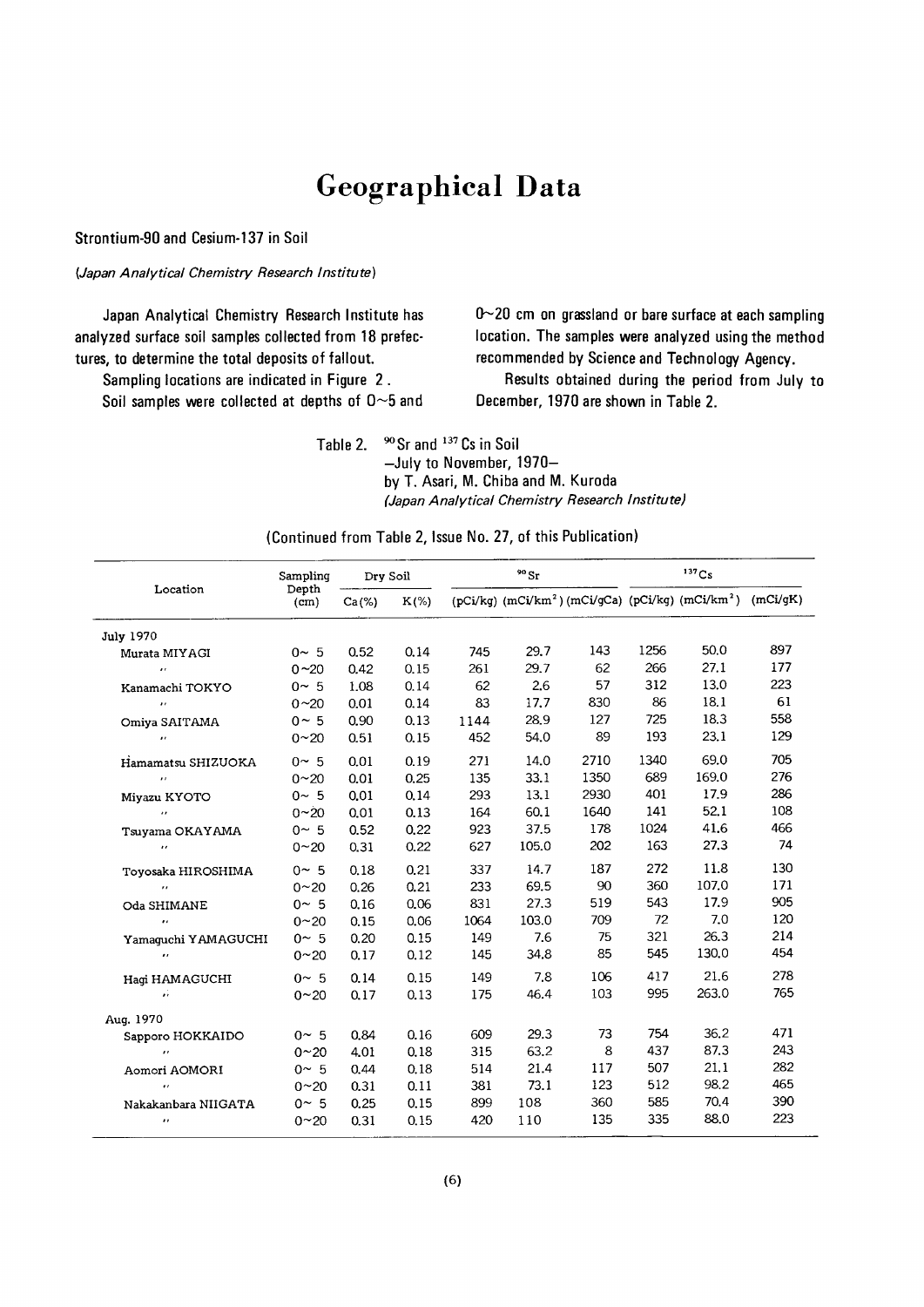|                      | Sampling      |          | Dry Soil |      | $90$ Sr |                | $137$ Cs |                                                                             |          |
|----------------------|---------------|----------|----------|------|---------|----------------|----------|-----------------------------------------------------------------------------|----------|
| Location             | Depth<br>(cm) | $Ca(\%)$ | $K(\%)$  |      |         |                |          | $(pCi/kg)$ (mCi/km <sup>2</sup> ) (mCi/gCa) (pCi/kg) (mCi/km <sup>2</sup> ) | (mCi/qK) |
| Yokohama KANAGAWA    | $0 - 5$       | 1.26     | 0.04     | 621  | 20.9    | 49             | 302      | 10.2                                                                        | 755      |
| $\ddot{\phantom{a}}$ | $0 - 20$      | 0.62     | 0.02     | 314  | 48.2    | 51             | 335      | 51.4                                                                        | 1675     |
| Hamaoka SHIZUOKA     | 0~5           | 2.38     | 0.20     | 425  | 17.3    | 18             | 776      | 31.4                                                                        | 388      |
| $\ddot{\phantom{0}}$ | $0 - 20$      | 0.82     | 0.21     | 279  | 35.3    | 34             | 418      | 53.0                                                                        | 199      |
| Kanazawa ISHIKAWA    | $0 - 5$       | 0.38     | 0.18     | 203  | 9.3     | 53             | 595      | 27.5                                                                        | 331      |
| $\bullet$            | $0 - 20$      | 0.17     | 0.11     | 76   | 16.0    | 45             | 102      | 21.6                                                                        | 93       |
| Akabane AICHI        | $0~\sim~5$    | 0.21     | 0.09     | 272  | 16.4    | 130            | 661      | 39.9                                                                        | 734      |
| $\pmb{\cdots}$       | $0 - 20$      | 0.13     | 0.16     | 192  | 63.0    | 15             | 382      | 126.0                                                                       | 239      |
| Hirakata OSAKA       | $0 \sim 5$    | 0.22     | 0.16     | 398  | 14.1    | 181            | 814      | 28.8                                                                        | 479      |
| $\ddot{\phantom{a}}$ | $0 - 20$      | 0.25     | 0.25     | 239  | 52.7    | 96             | 270      | 59.1                                                                        | 108      |
| Akashi HYOGO         | $0 - 5$       | 0.01     | 0.11     | 295  | 13.9    | 2950           | 228      | 10.7                                                                        | 207      |
| $\ddot{\phantom{a}}$ | $0 - 20$      | 0.01     | 0.09     | 180  | 26.8    | 1800           | 734      | 109.0                                                                       | 815      |
| Tottori TOTTORI      | $0 \sim 5$    | 0.44     | 0.09     | 211  | 12.4    | 48             | 938      | 55.5                                                                        | 1042     |
| ò.                   | $0 - 20$      | 0.54     | 0.12     | 302  | 60.0    | 56             | 484      | 96.3                                                                        | 403      |
| Kochi KOCHI          | 0~5           | 0.66     | 0.18     | 803  | 29.8    | 122            | 1731     | 64.1                                                                        | 962      |
| $\bullet$            | $0 - 20$      | 3.57     | 0.16     | 404  | 86.1    | 11             | 1075     | 229                                                                         | 672      |
| Sawara FUKUOKA       | $0 \sim 5$    | 0.21     | 0.19     | 670  | 31.0    | 319            | 705      | 32.7                                                                        | 371      |
| $\pmb{\cdot}$        | $0 - 20$      | 0.16     | 0.19     | 315  | 70.5    | 197            | 623      | 140                                                                         | 328      |
| Naqasaki NAGASAKI    | $0 - 5$       | 0.13     | 0.11     | 393  | 19.6    | 302            | 452      | 22.6                                                                        | 410      |
| $\bullet$            | $0 - 20$      | 0.12     | 0.11     | 238  | 59.8    | 198            | 200      | 50.0                                                                        | 182      |
| Sept. 1970           |               |          |          |      |         |                |          |                                                                             |          |
| Kariba NIIGATA       | $0~\sim~5$    | 0.05     | 0.16     | 1551 | 158     | 3102           | 2521     | 256                                                                         | 1576     |
| $\cdot$              | $0 - 20$      | 0.11     | 0.20     | 639  | 122     | 581            | 520      | 99.3                                                                        | 260      |
| Kariba NIIGATA       | $0~\sim~5$    | 0.35     | 0.22     | 454  | 28.0    | 130            | 1051     | 65.0                                                                        | 478      |
| $\ddot{\phantom{a}}$ | $0 - 20$      | 0.29     | 0.29     | 441  | 76.6    | 152            | 636      | 110                                                                         | 219      |
| Wakayama WAKAYAMA    | $0~\sim~5$    | 1.11     | 0.17     | 53   | 3.9     | 48             | 725      | 53.4                                                                        | 426      |
| $\ddot{\phantom{a}}$ | $0 - 20$      | 1.21     | 0.12     | 38   | 7.9     | 31             | 49       | 10.2                                                                        | 41       |
| Kaimon KAGOSHIMA     | $0~\sim~5$    | 3.55     | 0.04     | 329  | 15.3    | 9              | 1146     | 53.2                                                                        | 2865     |
| $\ddot{\phantom{a}}$ | $0 - 20$      | 7.26     | 0.03     | 501  | 118     | $\overline{7}$ | 710      | 168                                                                         | 2367     |
| Nov. 1970            |               |          |          |      |         |                |          |                                                                             |          |
| Kashima SHIMANE      | $0~\sim~5$    | 0.53     | 0.25     | 1049 | 26.8    | 198            | 2962     | 75.5                                                                        | 1185     |
| $\ddot{\phantom{a}}$ | $0^{\sim}20$  | 0.42     | 0.21     | 821  | 84.8    | 195            | 1542     | 159                                                                         | 734      |
| Matsue SHIMANE       | $0~\sim~5$    | 0.03     | 0.17     | 713  | 21.3    | 2377           | 1042     | 31.1                                                                        | 613      |
| $\pmb{\cdot}$        | $0 - 20$      | 0.01     | 0.14     | 257  | 28.1    | 2570           | 241      | 26.4                                                                        | 172      |
|                      |               |          |          |      |         |                |          |                                                                             |          |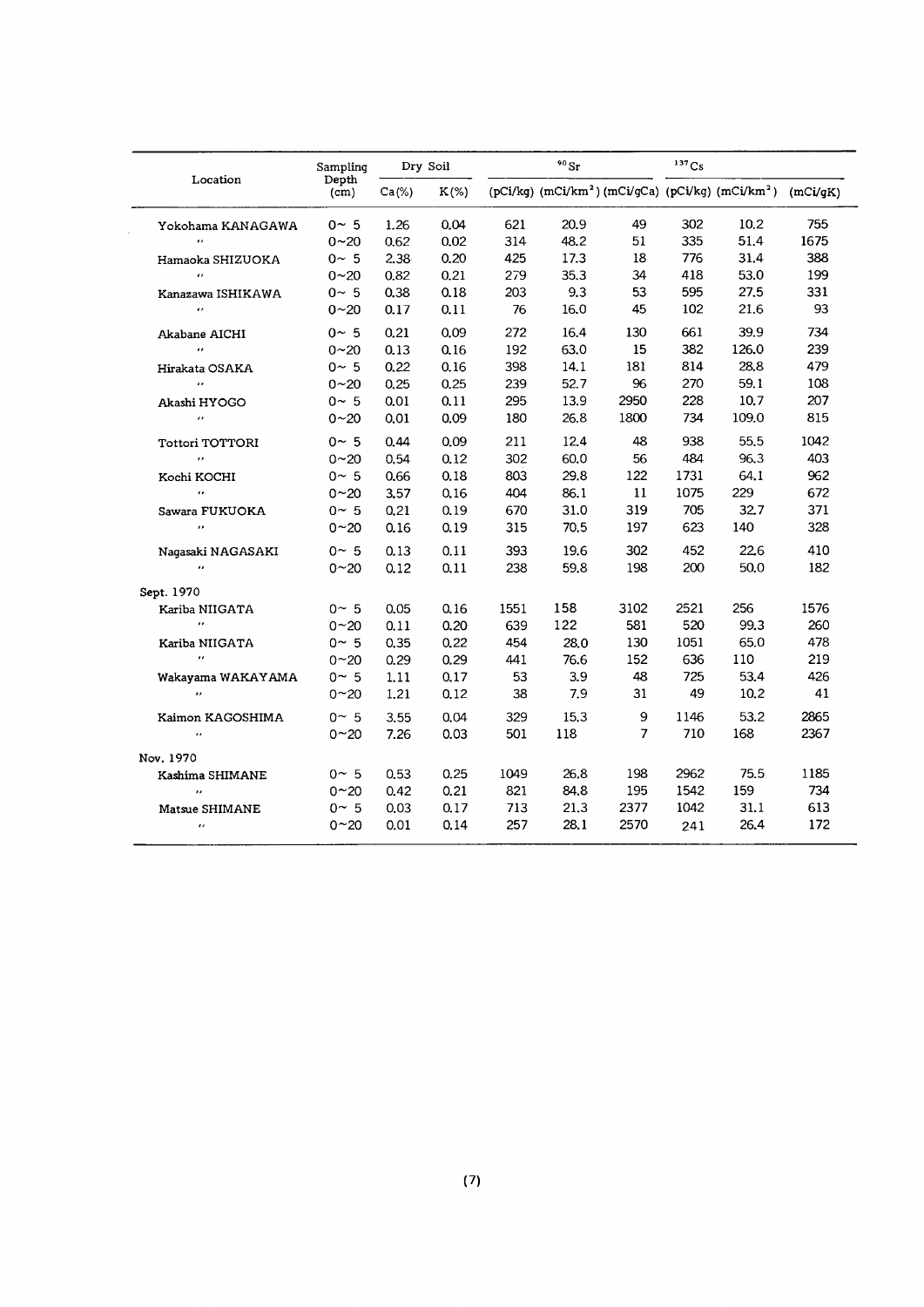Figure 2: Soil Sampling Location

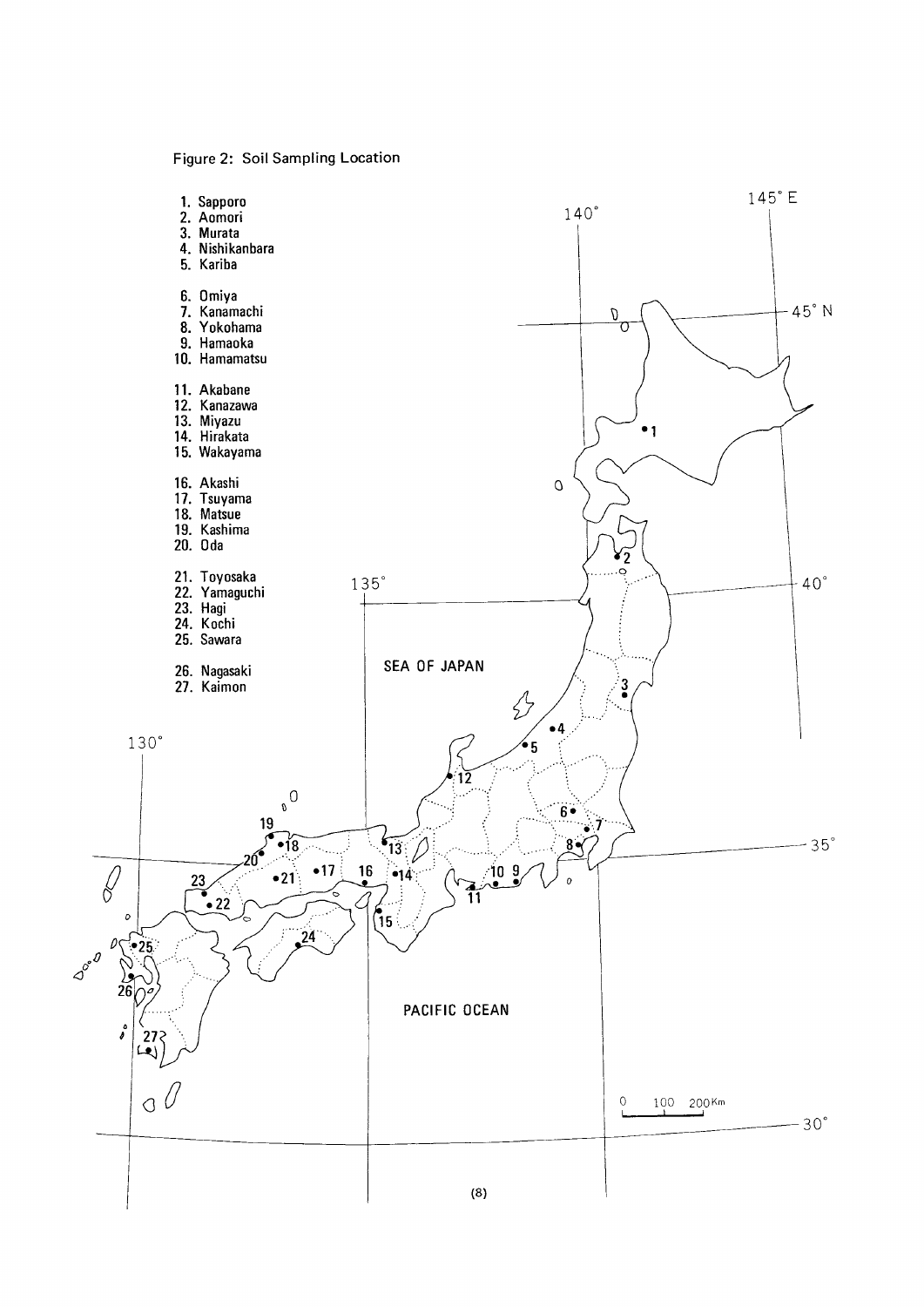#### Strontium-90 and Cesium-137 in Soil

#### (National Institute of Radiological Sciences)

The purpose of this survey is to investigate the amount of ground deposite and leaching rates of radionuclides from soil to river.

Undisturbed and uncultivated soil up to the depth

of 5 cm and 20 cm were collected at the same site. Sampling Locations site are shown in Figure 3. The amounts of radionuclides deposited on ground are shown in Table 3.

Table 3. <sup>90</sup> Sr and <sup>137</sup> Cs in Soil  $-$  July to August 1970  $$ by M. Saiki and H. Kamada (National Institute of Radiological Sciences)

|  |  |  |  |  |  |  |  |  | (Continued from Table 2, Issue Number 27 of this Publication) |  |
|--|--|--|--|--|--|--|--|--|---------------------------------------------------------------|--|
|--|--|--|--|--|--|--|--|--|---------------------------------------------------------------|--|

| Location                          | Sampling<br>Depth<br>(cm) | Natural<br>Weight<br>(kq) | Dried out<br>Weight<br>(kg) | $\rm{^{90}Sr}$<br>(mCi/km <sup>2</sup> ) | $137$ Cs<br>(mCi/km <sup>2</sup> ) | The nature of the<br>Soil |
|-----------------------------------|---------------------------|---------------------------|-----------------------------|------------------------------------------|------------------------------------|---------------------------|
| <b>July 1970</b>                  |                           |                           |                             |                                          |                                    |                           |
| Tokai IBARAKI                     | $0 \sim 5$                | 4.18                      | 4.07                        | $\overline{2}$                           | 44                                 | sanday                    |
| $\bullet$<br>$\mathbf{r}$         | $0 - 20$                  | 5.64                      | 5.53                        | 5                                        | 49                                 | $\mathbf{r}$              |
| Mito                              | $0 - 5$                   | 3.65                      | 2.66                        | 11                                       | 33                                 | Kanto Loam                |
| $\boldsymbol{\cdot}$<br>          | $0^{\sim}20$              | 3.85                      | 248                         | 18                                       | 53                                 | $\cdot$                   |
| Oarai<br>$\cdots$                 | $0~\sim~5$                | 3.59                      | 2.79                        | 18                                       | 21                                 | $\bullet$                 |
| $\cdot$<br>$\bullet$              | $0 - 20$                  | 3.68                      | 2.69                        | 24                                       | 25                                 | $\bullet$                 |
| August 1970                       |                           |                           |                             |                                          |                                    |                           |
| Akita AKITA                       | $0 \sim 5$                | 4.7                       | 2.28                        | 19                                       | 57                                 |                           |
| $\boldsymbol{\cdot}$<br>$\cdot$   | $0 - 20$                  | 3.79                      | 2.93                        | 80                                       | 155                                |                           |
| Futaba FUKUSHIMA                  | $0 - 5$                   | 8.85                      | 4.65                        | 12                                       | 8                                  | clayey soil               |
| $\bullet \bullet$<br>$\cdots$     | $0 - 20$                  | 5.85                      | 4.87                        | 87                                       | 17                                 | $\pmb{\cdots}$            |
| Okuma<br>$\cdots$                 | $0 \sim 5$                | 8.15                      | 3.58                        | 12                                       | 14                                 | $\cdots$                  |
| $\bullet\bullet$<br>$\bullet$     | $0 - 20$                  | 5.25                      | 3.98                        | 18                                       | 21                                 | $\cdots$                  |
| $\cdot\cdot$<br>$\cdot$           | $0 \sim 5$                | 8.45                      | 4.64                        | 23                                       | 109                                | soft soil                 |
| $\bullet$<br>$\cdot$              | $0 - 20$                  | 4.55                      | 3.74                        | 48                                       | 174                                | $\bullet$                 |
| Fukui FUKUI                       | $0 \sim 5$                | 4.1                       | 3.28                        | 11                                       | 34                                 | hard soil                 |
| $\boldsymbol{\cdot}$<br>$\bullet$ | $0 - 20$                  | 4.0                       | 299                         | 35                                       | 83                                 | $\bullet$                 |
| Tsuruqa                           | $0 \sim 5$                | 3.1                       |                             |                                          |                                    | sandv                     |
| $\cdot$<br>$\bullet$              | $0 - 20$                  | 4.4                       |                             |                                          |                                    | $\bullet$                 |
| Mihama<br>$\qquad \qquad \bullet$ | $0 \sim 5$                | 3.0                       |                             |                                          |                                    | $\bullet$                 |
| $\bullet$<br>$\pmb{\cdot}$        | $0 - 20$                  | 4.7                       |                             |                                          |                                    | $\bullet\bullet$          |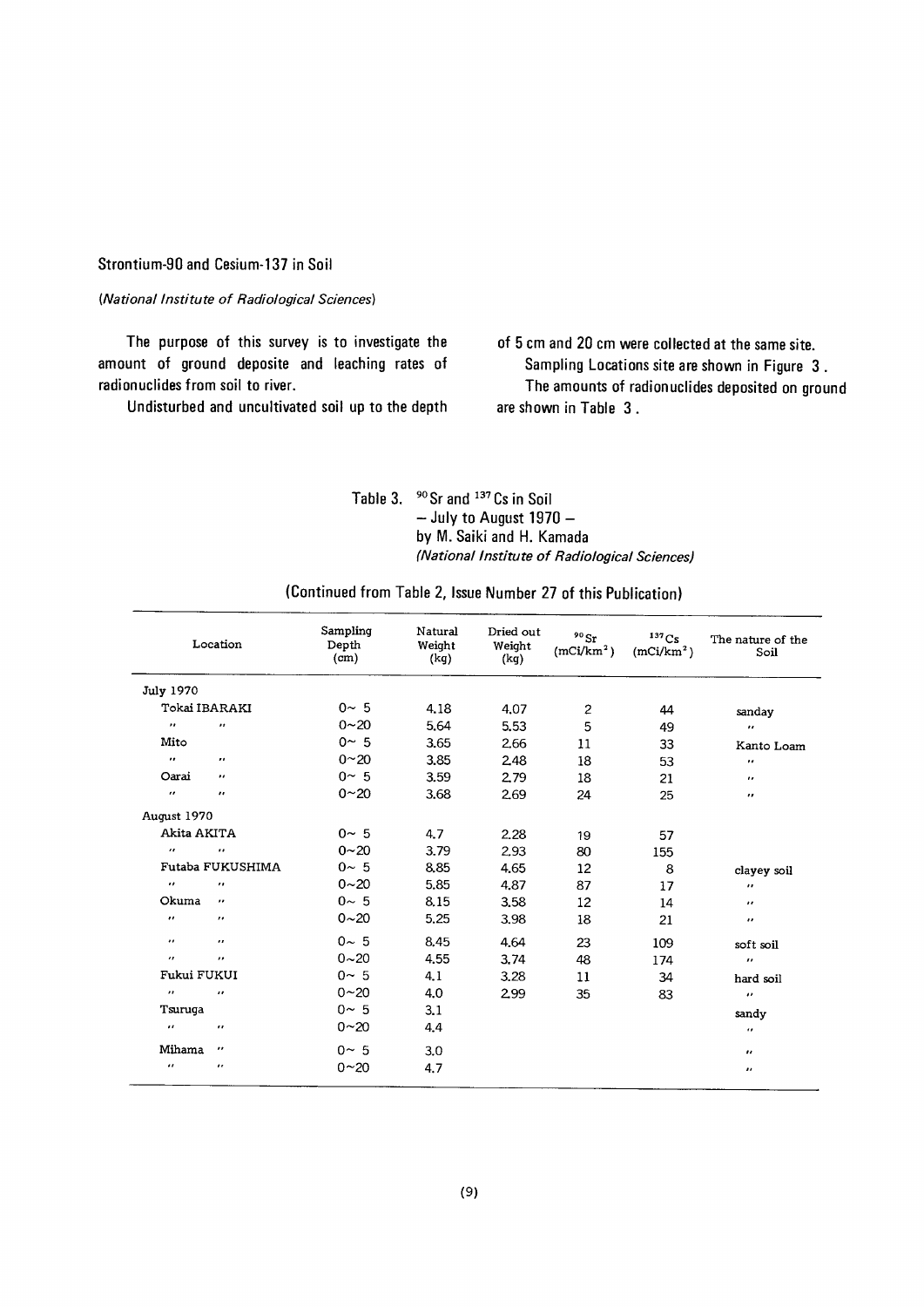Figure 3: Soil Sampling Location

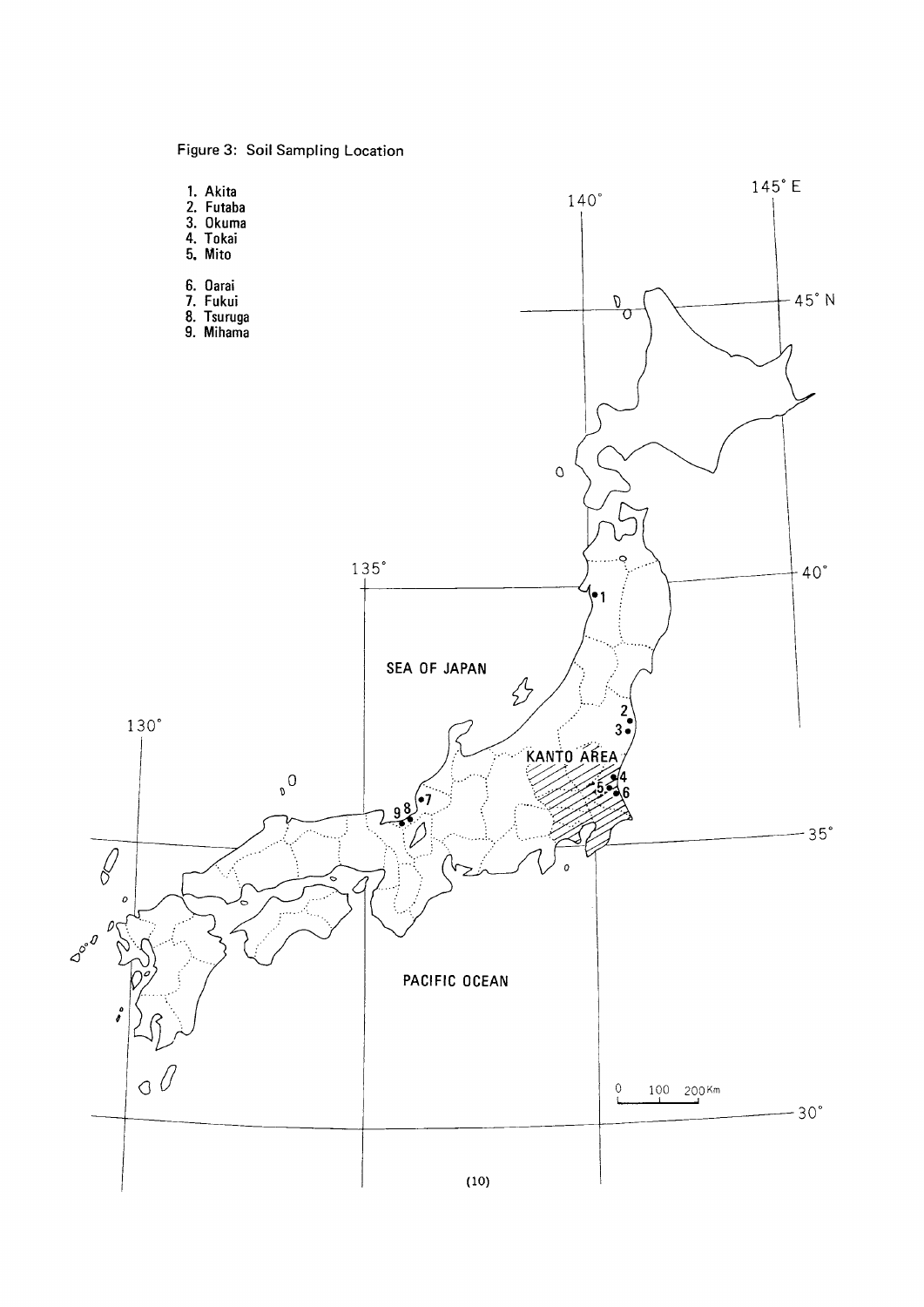#### Strontium-90 and Cesium-137 in River Sediments

#### (National Institute of Radiological Sciences)

Measurments of the quantity of radionuclides that precipitated or deposited in River Sediments was carried out for two kind of nuclides Strontium-90 and Cesium-137.

That results are shown in Table 4, also sampling locations are shown in Figure 3.

| Table 4. $\frac{90}{25}$ Sr and <sup>137</sup> Cs in River Sediments – Jul. – |
|-------------------------------------------------------------------------------|
| by M. Saiki, H. Kamada and M. Mita                                            |
| (National Institute of Radiological Sciences)                                 |

|                            | $90$ Sr (nCi/Kg)<br>Sampling |                          |       |                          |       | $137$ Cs (nCi/Kg) |       |                          |       |  |
|----------------------------|------------------------------|--------------------------|-------|--------------------------|-------|-------------------|-------|--------------------------|-------|--|
| Location                   | Date                         | L.S.                     | c.    | R.S.                     | Μ.    | L.S.              | C.    | R.S.                     | M.    |  |
| Oh-hira River (AKITA)      | Jul. 1970                    | 0.015                    | 0.099 | $\overline{\phantom{a}}$ | 0.051 | 0.338             | 0.372 | $\hspace{0.05cm}$        | 0.355 |  |
| (AKITA)<br>Asahi River     | Jul. 1970                    | $\overline{\phantom{0}}$ | 0.29  | 0.253                    | 0.141 | —                 | 0.120 | 0.150                    | 0.135 |  |
| (FUKUSHIMA)<br>Kuma River  | Jul. 1970                    | $\overline{\phantom{0}}$ | 0.044 | 0.034                    | 0.039 | —                 | 0.046 | 0.074                    | 0.060 |  |
| Maeda River (FUKUSHIMA)    | Jul. 1970                    | 0.087                    | 0.084 | --                       | 0.086 | 0.082             | 0.116 | $\overline{\phantom{m}}$ | 0.099 |  |
| Ottozawa River (FUKUSHIMA) | Jul. 1970                    | $\qquad \qquad \qquad$   | 0.035 | 0.051                    | 0.034 |                   | 0.065 | 0.103                    | 0.084 |  |

Note; L.S., R.S. and M. indicate the left side, center, right side and mean values, respectively, in the sampling river.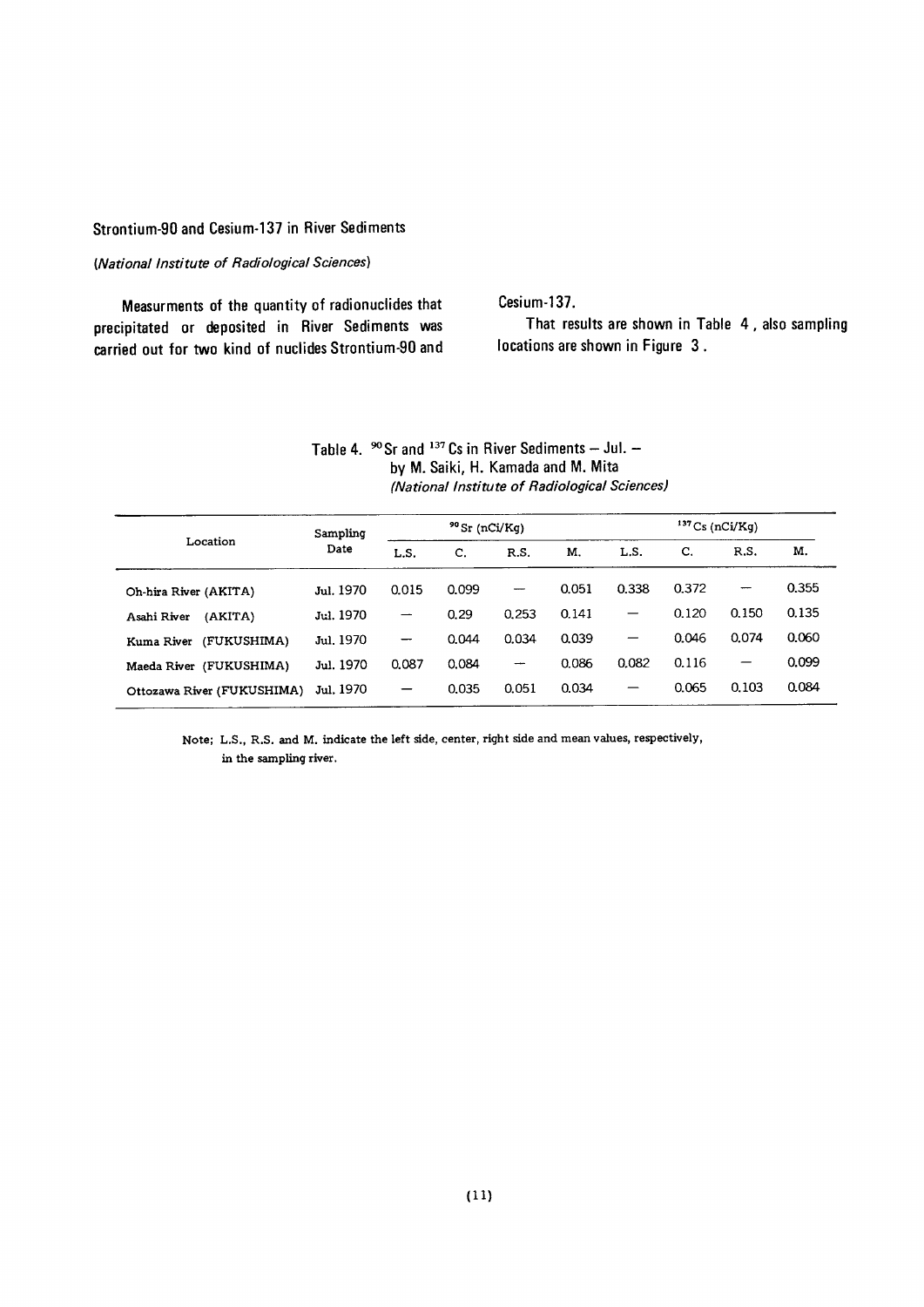## Water Data

#### Strontium-90 and Cesium-137 in Source Water and **Treated Water**

#### (National Institute of Radiological Sciences)

Since December 1961, the concentration of Radionuclides in city water in Japan have been determined, in co-operation with 24 prefectural Public Health Laboratries.

From April 1963, sampling points have been selected in Tokyo, Niigata and Osaka prefectures.

From June 1970, the sampling points were carried out in Akita, Fukushima, Ibaraki and Fukui prefectures. Sampling locations are shown in Figure 4.

The results obtained from June 1970 to March 1971 are shown in Table 5.

|                    |          |            | 90Sr         | $137$ Cs         |
|--------------------|----------|------------|--------------|------------------|
| Location           | Type     | Date       |              | pCi/1            |
| Akita (AKITA)      | SW<br>TW | Jun. 1970  | 0.46<br>0.35 | < 0.05<br>< 0.05 |
|                    | SW<br>TW | Sept. 1970 | 0.32<br>0.17 | 0.08<br>0.08     |
|                    | SW<br>TW | Dec. 1970  | 0.31<br>0.22 | 0.06<br>< 0.03   |
|                    | SW<br>TW | Mar. 1971  | 0.16<br>0.12 | < 0.02<br>< 0.02 |
| Iizaka (FUKUSHIMA) | SW<br>TW | Jun. 1970  | 0.18<br>0.07 | < 0.05<br>< 0.05 |
|                    | SW<br>TW | Sept. 1970 | 0.30<br>0.17 | < 0.04<br>< 0.03 |
|                    | SW<br>TW | Dec. 1970  | 0.27<br>0.10 | < 0.02<br>< 0.02 |
|                    | SW<br>TW | Mar. 1971  | 0.07<br>0.04 | < 0.03<br>< 0.02 |
| Namie (FUKUSHIMA)  | SW<br>TW | Jun. 1970  | 0.28<br>0.05 | < 0.05<br>< 0.05 |
|                    | SW<br>TW | Sept. 1970 | 0.10<br>0.08 | <0.04<br>&0.03   |

| Table 5. $~^{90}\mathrm{Sr}$ and $^{137}\mathrm{Cs}$ in Source Water and Treated Water |
|----------------------------------------------------------------------------------------|
| $-$ Jun. 1970 to Mar. 1971 $-$                                                         |
| by M. Saiki, H. Kamada, M. Mita                                                        |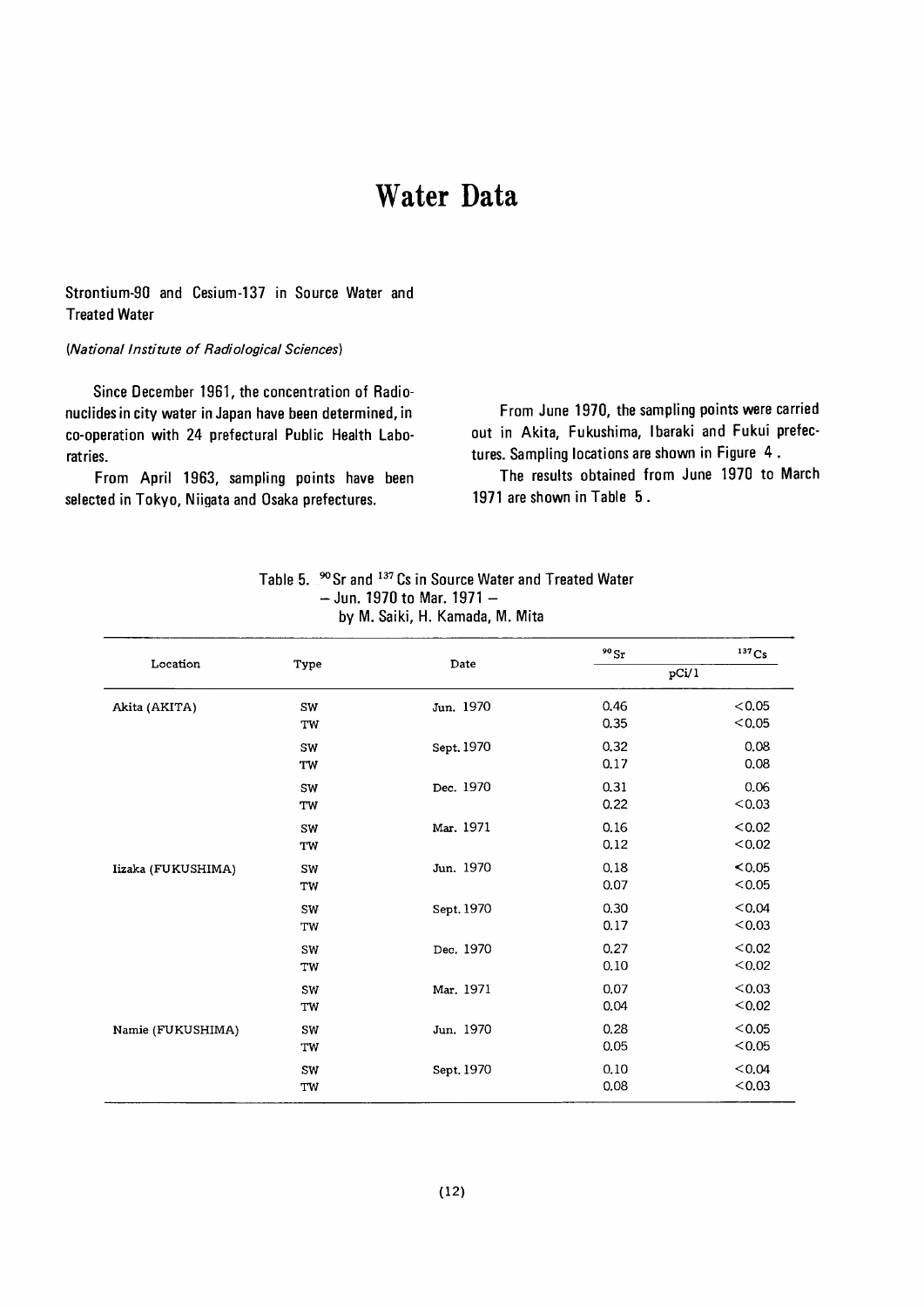| Location          |                 |            | $90$ Sr      | $137$ Cs         |
|-------------------|-----------------|------------|--------------|------------------|
|                   | Type            | Date       |              | pCi/1            |
| Namie (FUKUSHIMA) | SW<br>TW        | Dec. 1970  | 0.03<br>0.02 | < 0.02<br>< 0.02 |
|                   | SW<br>TW        | Mar. 1971  | 0.08<br>0.05 | < 0.02<br>< 0.02 |
| Mito (IBARAKI)    | SW<br><b>TW</b> | Jun. 1970  | 0.21<br>0.11 | < 0.05<br>< 0.05 |
|                   | SW<br>TW        | Sept. 1970 | 0.15<br>0.15 | 0.08<br>< 0.05   |
|                   | SW<br>TW        | Dec. 1970  | 0.06<br>0.05 | < 0.02<br>< 0.02 |
|                   | SW<br>TW        | Mar. 1971  | 0.03<br>0.03 | < 0.03<br>< 0.02 |
| Eiheiji (FUKUI)   | SW<br>TW        | Jun. 1970  | 0.12<br>0.10 | < 0.05<br>< 0.05 |
|                   | SW<br>TW        | Sept. 1970 | 0.10<br>0.09 | < 0.05<br>< 0.05 |
|                   | SW<br>TW        | Dec. 1970  | 0.08<br>0.07 | < 0.03<br>< 0.02 |
|                   | SW<br>TW        | Mar. 1971  | 0.05<br>0.04 | < 0.02<br>< 0.02 |

Note; SW and TW indicate Source and Treated Water respectively.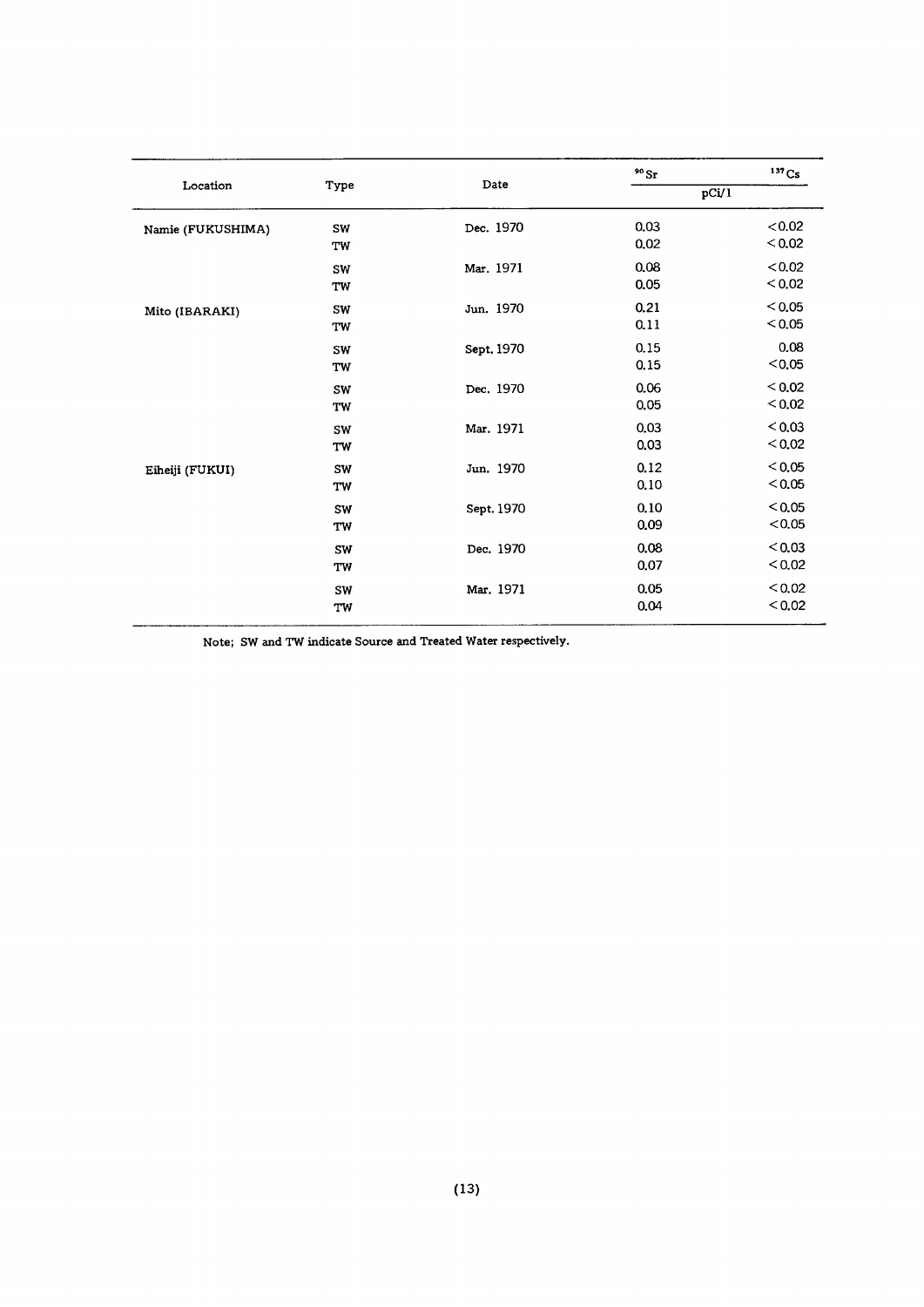Figure 4: City Water Sampling Location

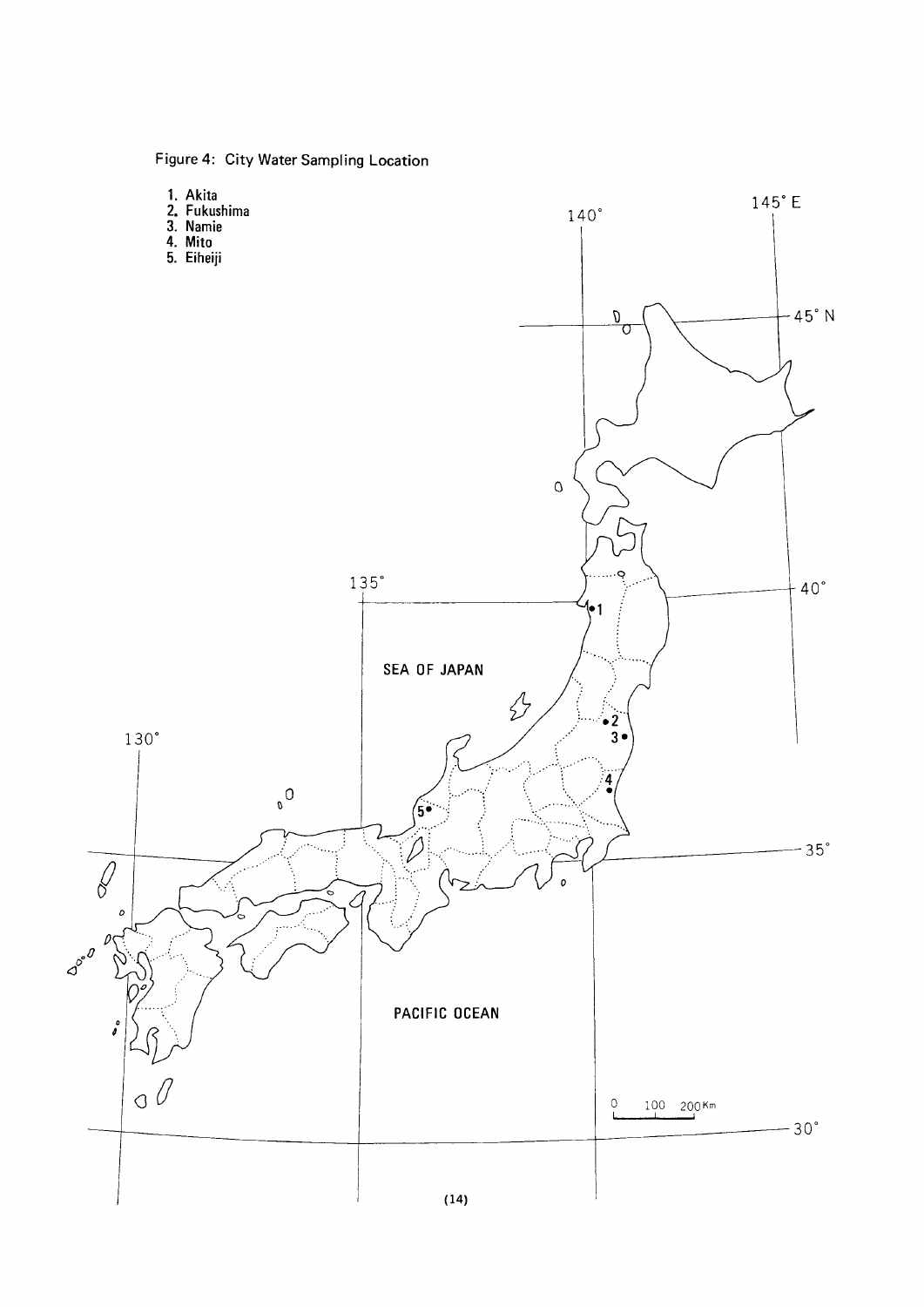### Dietary Data

#### Strontium-90 and Cesium-137 in Total Diet

#### (National Institute of Radiological Sciences)

Since June 1963, National Institute of Radiological Sciences has conducted analyses of total diet samples collected from 7 prefectures. Sampling locations are shown in Figure 5.

One city and one village in each prefecture were chosen as reprensentative of urban and rural district of these prefectures respectively. Seven families were chosen at random from each location, and each family presented a normal portion of the regular diet consumed in one day by an adult. Diets at special occasions were avoided. Composite samples from the 7 families were ashed together and analyzed.

Results obtained during May to June and November to December are shown in Table 6.

|  | Table 6. <sup>90</sup> Sr and <sup>137</sup> Cs in Total Diet |  |  |  |  |
|--|---------------------------------------------------------------|--|--|--|--|
|--|---------------------------------------------------------------|--|--|--|--|

 $-$  May to June and Nov. to Dec., 1970  $-$ 

by M. Saiki, T. Ueda, Y. Suzuki, R. Nakamura and E. Kase (National Institute of Radiological Sciences)

|                     |        | Daily Intake |                  |            | $^{90}\rm{Sr}$ | 137Cs    |
|---------------------|--------|--------------|------------------|------------|----------------|----------|
| Location            | Ca(mg) | K(mg)        | $90$ Sr (pCi)    | 137Cs(pCi) | pCi/qCa        | (pCi/gK) |
|                     |        |              | URBAN ADULT DIET |            |                |          |
| May to June, 1970   |        |              |                  |            |                |          |
| Sapporo HOKKAIDO    | 346    | 1408         | 6.7              | 10.7       | 19.4           | 7.6      |
| Niigata NIIGATA     | 366    | 1623         | 6.2              | 9.9        | 16.9           | 6.1      |
| Fukushima FUKUSHIMA | 305    | 1387         | 3.2              | 8.0        | 11.0           | 5.8      |
| Mito IBARAKI        | 292    | 1379         | 4.6              | 9.1        | 10.7           | 6.6      |
| Fukui FUKUI         | 430    | 1293         | 3.6              | 7.5        | 11.8           | 5.8      |
| Osaka OSAKA         | 311    | 1606         | 3.3              | 11.3       | 10.6           | 5.7      |
| Fukuoka FUKUOKA     | 316    | 1355         | 6.0              | 8.4        | 19.0           | 6.2      |
|                     |        |              | RURAL ADULT DIET |            |                |          |
| Sapporo HOKKAIDO    | 385    | 2013         | 10.1             | 16.1       | 26.2           | 8.0      |
| Niigata NIIGATA     | 404    | 2728         | 10.9             | 15.1       | 27.0           | 5.5      |
| Fukushima FUKUSHIMA | 453    | 2338         | 10.8             | 17.3       | 23.8           | 7.4      |
| Mito IBARAKI        | 511    | 1938         | 11.6             | 15.7       | 22.7           | 8.1      |
| Fukui FUKUI         | 257    | 1150         | 28               | 6.1        | 10.9           | 5.3      |
| Osaka OSAKA         | 246    | 1857         | 3.4              | 10.5       | 13.8           | 5.7      |
| Fukuoka FUKUOKA     | 644    | 1836         | 10.1             | 11.2       | 15.7           | 6.1      |
|                     |        |              | URBAN ADULT DIET |            |                |          |
| Nov. to Dec., 1970  |        |              |                  |            |                |          |
| Sapporo HOKKAIDO    | 686    | 3775         | 11.7             | 23.7       | 17.1           | 6.3      |
| Niigata NIIGATA     | 594    | 2879         | 13.7             | 18.5       | 25.0           | 6.4      |

#### (Continued from Table 7, Issue Number 28 of this Publication)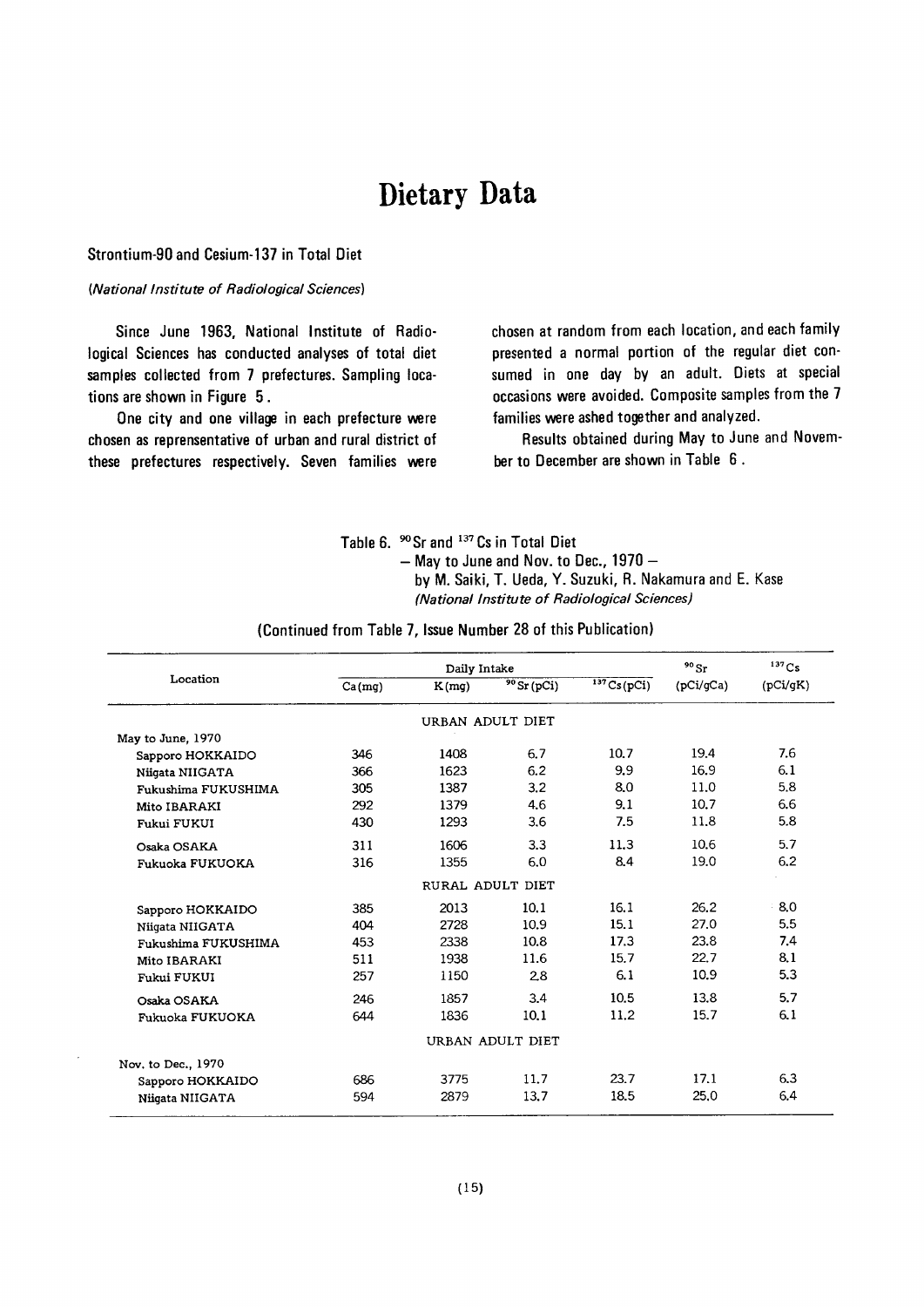|                     |        | $90$ Sr | 137Cs            |                |           |          |
|---------------------|--------|---------|------------------|----------------|-----------|----------|
| Location            | Ca(mq) | K(mq)   | $90$ Sr (pCi)    | $137$ Cs (pCi) | (pCi/qCa) | (pCi/qK) |
| Fukushima FUKUSHIMA | 543    | 1519    | 3.1              | 9.4            | 5.7       | 6.2      |
| Mito IBRAKI         | 732    | 2299    | 7.9              | 15.8           | 10.8      | 6.9      |
| Fukui FUKUI         | 473    | 1892    | 7.3              | 11.0           | 15.4      | 5.8      |
| Osaka OSAKA         | 612    | 1727    | 6.2              | 12.3           | 10.1      | 7.1      |
| Fukuoka FUKUOKA     | 653    | 1914    | 5.7              | 12.8           | 8.7       | 6.7      |
|                     |        |         | RURAL ADULT DIET |                |           |          |
| Sapporo HOKKAIDO    | 725    | 3564    | 17.7             | 27.2           | 24.4      | 7.6      |
| Niigata NIIGATA     | 758    | 3146    | 19.0             | 29.7           | 25.1      | 9.4      |
| Fukushima FUKUSHIMA | 1145   | 2158    | 7.6              | 12.3           | 6.6       | 5.7      |
| Mito IBARAKI        | 537    | 2112    | 8.3              | 17.0           | 15.5      | 8.0      |
| Fukui FUKUI         | 324    | 1588    | 11.3             | 10.5           | 34.9      | 6.6      |
| Osaka OSAKA         | 487    | 1947    | 9.7              | 12.4           | 19.9      | 6.4      |
| Fukuoka FUKUOKA     | 470    | 1842    | 3.5              | 10.9           | 7.4       | 5.9      |
|                     |        |         |                  |                |           |          |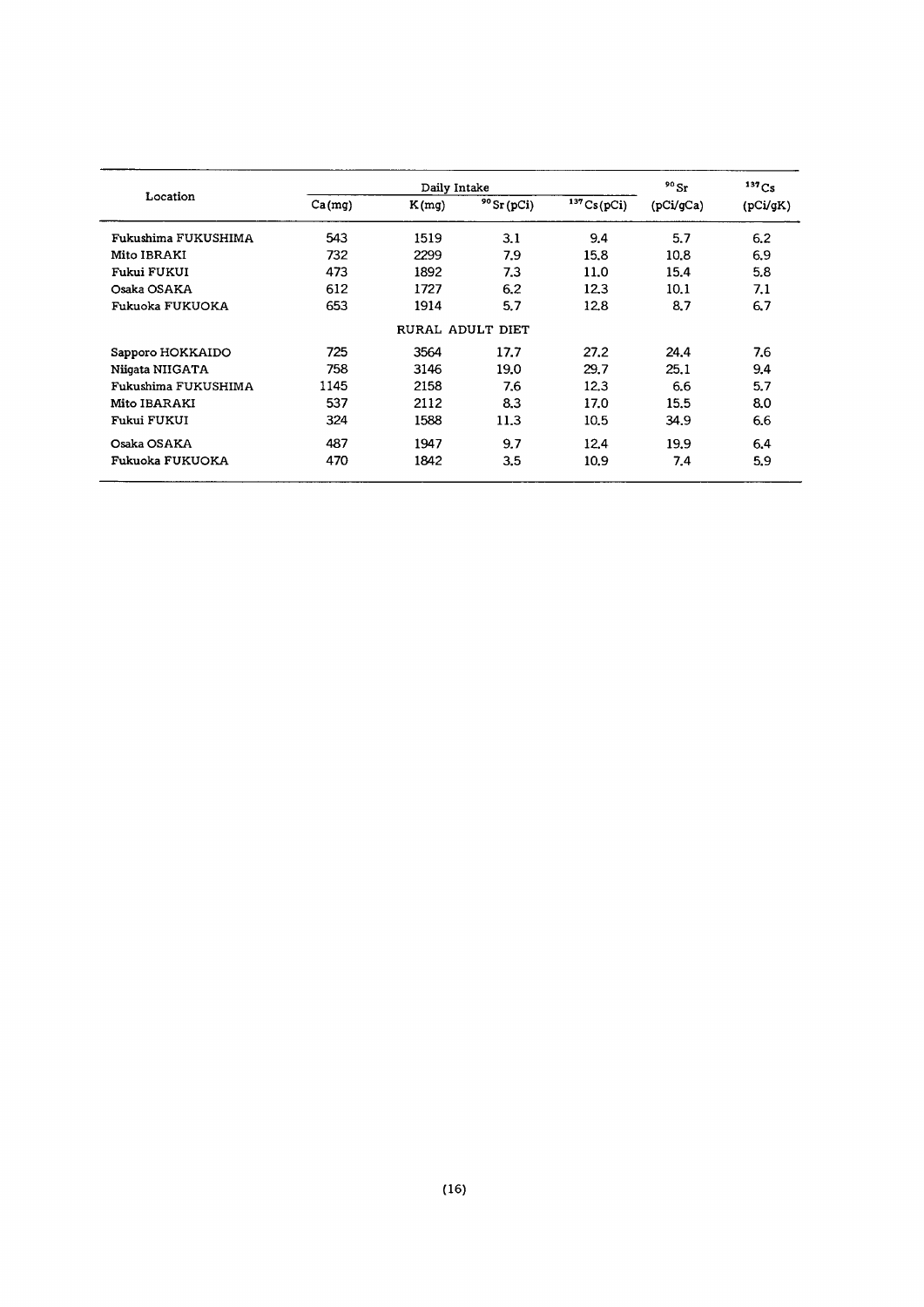Figure 5: Total Diet Sampling Location

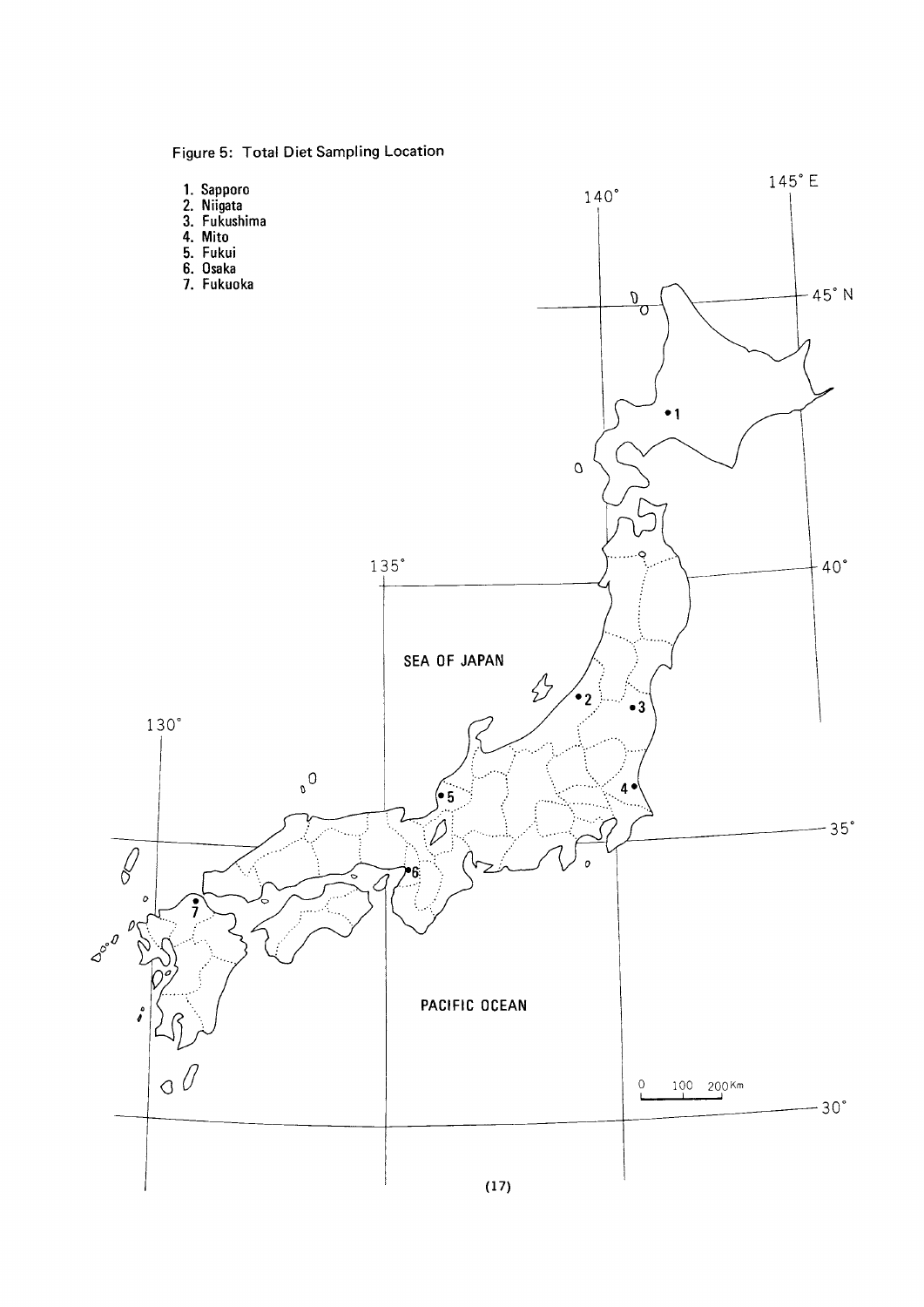#### Strontium-90 and Cesium-137 in Standard Diet

#### (National Institute of Radiological Sciences)

Since May 1966, National Institute of Radiological Sciences has conducted analyses of individual foodstuff samples from 3 prefectures (Hokkaido, Niigata and Kagoshima). The sampling locations are shown in Figure 6.

Individual foodstaffs producted in each prefecture were collected separately according to 9 categories: cereals, beans, potatos, milk, eggs, meat, fish and shellfish, leafy vegetables and root vegetables.

The standard diet, taken in this stady, was based on the following diet components, indicated by Resource Council, Science and Technology Agency, in 1964: cereals: 422g, beans: 35g potatos: 85g, milk: 180g, eggs: 30, meat: 30g, fish and shellfish: 75g leafy vegetables: 144g, root vegetables: 96g.

Collected foodstuffs were ashed and analyzed separately.

Results obtained during the period from May to December 1970 are shown in Table 7.

| Table 7. <sup>90</sup> Sr and <sup>137</sup> Cs in Standard Diet |
|------------------------------------------------------------------|
| $-$ May and December, 1970 $-$                                   |
| by M. Saiki, T. Ueda, Y. Suzuki, R. Nakamura and E. Kase         |
| (National Institute of Radiological Sciences)                    |

|                    |               | Daily Intake/Person |                          |                       |       |                  |  |  |  |
|--------------------|---------------|---------------------|--------------------------|-----------------------|-------|------------------|--|--|--|
| Foodstaff Samples  | $90$ Sr (pCi) | Ca(mg)              | $^{90}$ Sr (pCi/gCa)     | $137 \text{Cs}$ (pCi) | K(mq) | $137$ Cs(pCi/gK) |  |  |  |
|                    |               |                     |                          | HOKKAIDO - May 1970 - |       |                  |  |  |  |
| Cereals            | 0.62          | 40                  | 15.5                     | 5.5                   | 316   | 17.7             |  |  |  |
| Beans              | 0.38          | 17                  | 22.4                     | 1                     | 117   | 8.5              |  |  |  |
| Potatos            | 0.91          | 13                  | 70                       | 2.6                   | 343   | 76               |  |  |  |
| Milk               | 1.75          | 178                 | 9.8                      | 3.3                   | 270   | 12.2             |  |  |  |
| Eqgs               | 0.01          | 12                  | 0.8                      | 0.2                   | 43    | 4.7              |  |  |  |
| Meat               | 0.01          | $\overline{c}$      | 5                        | 0.5                   | 72    | 6.9              |  |  |  |
| Fish and Shellfish | 0.02          | 30                  | 0.7                      | 0.8                   | 190   | 4.2              |  |  |  |
| Leafy Vegetables   | 0,74          | 34                  | 21.8                     | 1.8                   | 354   | 5.1              |  |  |  |
| Root Vegetables    | 1.33          | 10                  | 17.2                     | 1.1                   | 212   | 5.2              |  |  |  |
|                    |               |                     | $HOKKAIDO - Dec. 1970 -$ |                       |       |                  |  |  |  |
| Cereals            | 0.75          | 41                  | 18.3                     | 6.2                   | 370   | 16.8             |  |  |  |
| <b>Beans</b>       | 0.43          | 25                  | 17.2                     | 0.4                   | 128   | 3.1              |  |  |  |
| Potatos            | 0.26          | 10                  | 26                       | 1                     | 312   | 3.2              |  |  |  |
| Milk               | 0.78          | 211                 | 3.7                      | 5.9                   | 268   | 22               |  |  |  |
| Eggs               | 0.01          | 17                  | 0.6                      | 0.1                   | 46    | 2.2              |  |  |  |
| Meat               | 0.004         | $\mathbf{1}$        | 4                        | 0,5                   | 69    | 7.2              |  |  |  |
| Fish and Shellfish | 0.01          | 77                  | 0.1                      | 1.9                   | 350   | 5.4              |  |  |  |
| Leafy Vegetables   | 1.74          | 48                  | 37                       | 1                     | 409   | 2.4              |  |  |  |
| Root Vegetables    | 0.68          | 19                  | 35.8                     | 0.5                   | 114   | 4,4              |  |  |  |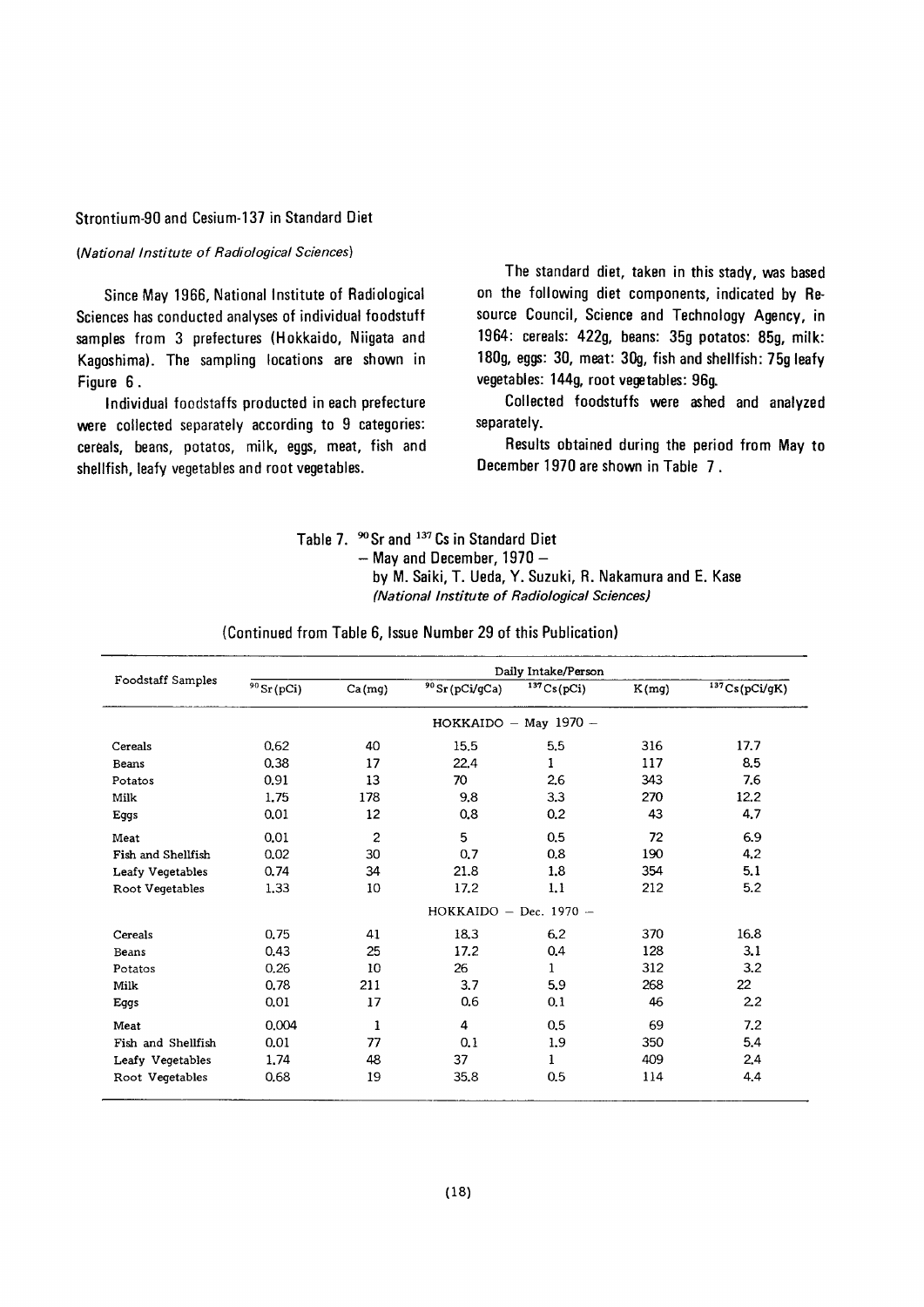|                    | Daily Intake/Person      |                |                             |                         |       |               |  |  |
|--------------------|--------------------------|----------------|-----------------------------|-------------------------|-------|---------------|--|--|
| Foodstaff Samples  | $90$ Sr (pCi)            | Ca(mg)         | $\frac{1}{90}$ Sr (pCi/gCa) | 137Cs(pCi)              | K(mg) | 137Cs(pCi/gK) |  |  |
|                    | NIIGATA $-$ May 1970 $-$ |                |                             |                         |       |               |  |  |
| Cereals            | 0.87                     | 35             | 24.9                        | 3.4                     | 348.  | 9.8           |  |  |
| Beans              | 0.45                     | 10             | 45                          | 0.7                     | 127   | 5.5           |  |  |
| Potatos            | 0.53                     | 15             | 35.3                        | 1.1                     | 320   | 3.4           |  |  |
| Milk               | 0.76                     | 170            | 4.5                         | 3.2                     | 270   | 11.9          |  |  |
| Eggs               | 0.02                     | 9              | 2,2                         | 0,1                     | 44    | 2,3           |  |  |
| Meat               | 0.01                     | 22             | 0.5                         | 0.4                     | 70    | 5.7           |  |  |
| Fish and Shellfish | 0.02                     | 113            | 0.2                         | 0.9                     | 215   | 4.2           |  |  |
| Leafy Vegetables   | 0.6                      | 61             | 9.8                         | 0.8                     | 331   | 2.4           |  |  |
| Root Vegetables    | 1,11                     | 20             | 9.6                         | 1.1                     | 247   | 4.5           |  |  |
|                    |                          |                | NIIGATA $-$ Nov. 1970 $-$   |                         |       |               |  |  |
| Cereals            | 1.02                     | 33             | 30.9                        | 3.3                     | 283   | 11.7          |  |  |
| <b>Beans</b>       | 0.71                     | 17             | 41.8                        | 0.6                     | 155   | 3,7           |  |  |
| Potatos            | 0.64                     | 18             | 35.6                        | 1.3                     | 356   | 3.7           |  |  |
| Milk               | 0.4                      | 163            | 2.5                         | 3.6                     | 247   | 14.4          |  |  |
| Eggs               | 0.04                     | 16             | 2.5                         | 0.1                     | 29    | 3.4           |  |  |
| Meat               | 0.01                     | $\overline{c}$ | 4.8                         | 0.2                     | 77    | 2.5           |  |  |
| Fish and Shellfish | 0.02                     | 108            | 0.2                         | 1,3                     | 223   | 6.0           |  |  |
| Leafy Vegetables   | 1.14                     | 43             | 26.5                        | 0.6                     | 329   | 1.9           |  |  |
| Root Vegetables    | 0.8                      | 18             | 11.4                        | 1.2                     | 288   | 4.3           |  |  |
|                    | KAGOSHIMA - June 1970 -  |                |                             |                         |       |               |  |  |
| Cereals            | 0.84                     | 34             | 24.7                        | 5.2                     | 350   | 14.9          |  |  |
| Beans              | 0.44                     | 31             | 14.2                        | 2,3                     | 113   | 20.4          |  |  |
| Potatos            | 0.3                      | 10             | 30                          | 2.9                     | 301   | 9.6           |  |  |
| Milk               | 0.92                     | 160            | 5.8                         | 4.1                     | 303   | 13.5          |  |  |
| Eggs               | 0.03                     | 17             | 1.8                         | 0.3                     | 50    | 6.0           |  |  |
| Meat               | 0.01                     | 1              | 6                           | 0.9                     | 64    | 14.1          |  |  |
| Fish and Shellfish | 0.04                     | 21             | 1.9                         | $\mathbf{1}$            | 222   | 4.5           |  |  |
| Leafy Vegetables   | 0.96                     | 38             | 25.3                        | 0.8                     | 367   | 2,2           |  |  |
| Root Vegetables    | 1.42                     | 19             | 74.7                        | 1.2                     | 204   | 5.9           |  |  |
|                    |                          |                |                             | KAGOSHIMA - Dec. 1970 - |       |               |  |  |
| Cereals            | 0.76                     | 42             | 18.1                        | 7.3                     | 356   | 20.5          |  |  |
| Beans              | 0.33                     | 30             | 11                          | 3.1                     | 120   | 25.7          |  |  |
| Potatos            | 0.24                     | 5              | 47.8                        | 3,1                     | 290   | 10.7          |  |  |
| Milk               | 0.61                     | 101            | 3,3                         | 3.1                     | 280   | 11.2          |  |  |
| Eggs               | 0.25                     | $17\,$         | 14.7                        | 0.3                     | 47    | 6.4           |  |  |
| Meat               | 0.01                     | $\mathbf{1}$   | 5.2                         | 0.7                     | 70    | 9.8           |  |  |
| Fish and Shellfish | 0.04                     | 23             | 1.7                         | 0.9                     | 216   | 4.2           |  |  |
| Leafy Vegetables   | 1.36                     | 56             | 24.3                        | 2.1                     | 343   | 6             |  |  |
| Root Vegetables    | 0.52                     | 27             | 19.3                        | 1,3                     | 217   | 6             |  |  |